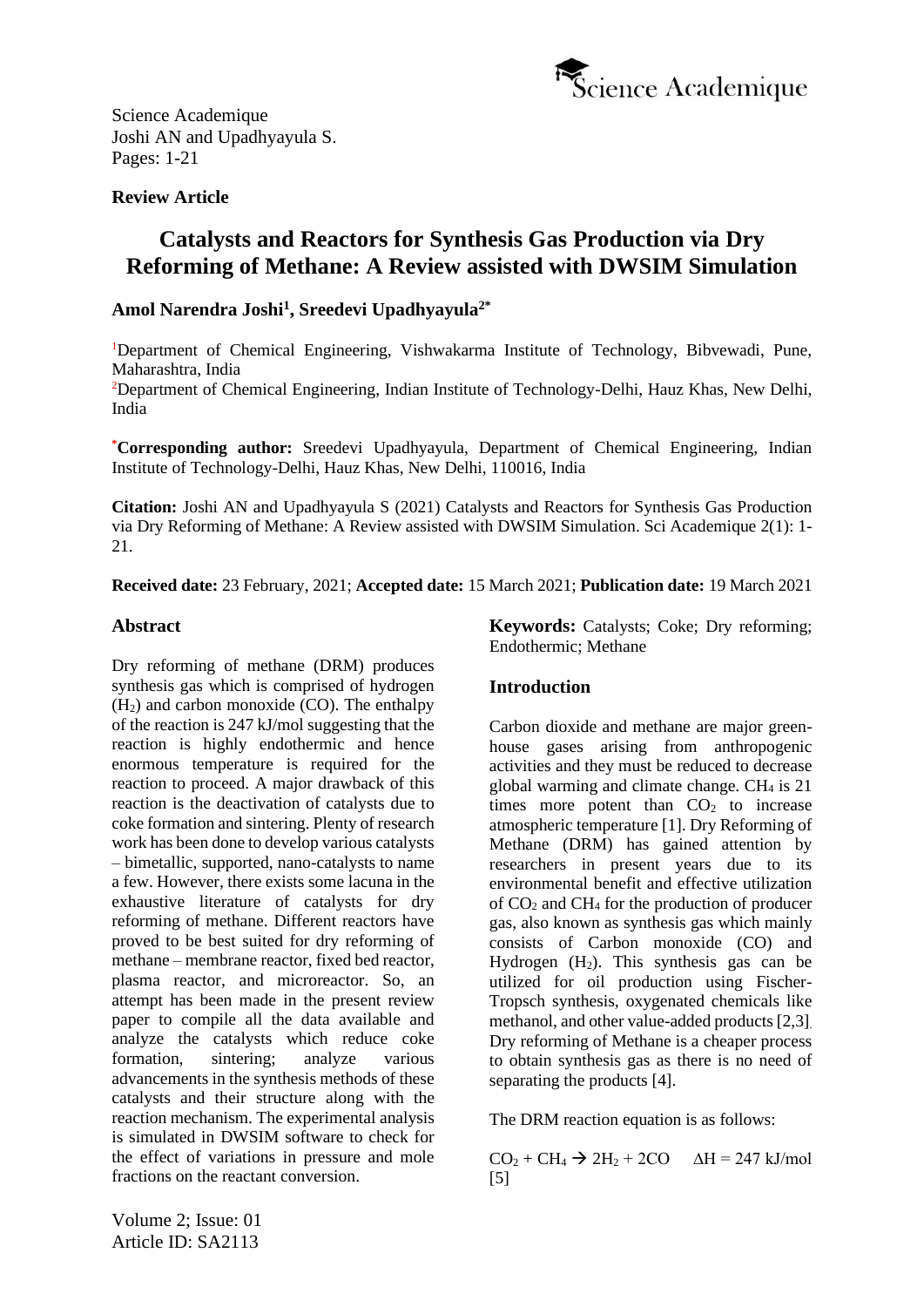

The value of ∆H is positive, suggests that the reaction is highly endothermic and hence the reaction requires a very high temperature to proceed forward. The instability of catalyst at the reaction conditions is one of the reasons for DRM not being used on an industrial scale [6]. The other reason being catalyst deactivation due to coke formation [7] and sintering. At the reaction conditions, a series of side reactions also take place, most important being the water gas shift reaction (WGS) [8]:

 $CO + H<sub>2</sub>O \rightarrow CO<sub>2</sub> + H<sub>2</sub>$ 

Also, Boudouard reaction is one of the side reaction which forms carbon.

 $2CO \rightarrow C + CO_2$   $\Delta H = -172$  kJ/mol [9]

 $CO<sub>2</sub>$  utilization could be the bridging gap for the deployment and geographical constraints of capture technologies based on boosting legislative schemes  $[10]$ . Thus,  $CO<sub>2</sub>$ reutilization is important to curb its green-house effects.

The catalysts used for DRM are comprised of two main types of metals – noble metals and non-noble metals. The noble metals have high stability and considerably high catalytic activity. But these noble metals are expensive and availability is limited so this causes limitations in commercial use. Hence non-noble metals are widely used for DRM. Various approaches have been studied by researchers to minimize coke formation, synthesize stable catalysts, optimize reaction time and temperature to increase conversion of methane and carbon dioxide, and increase the yield of carbon monoxide and hydrogen in the ratio 1:1. Few research articles depict the use of different types of reactors like membrane reactor, fixed bed reactor, plasma reactor, microreactor, etc. for DRM. Gregor D. Wehinger, et al. performed studies on packed bed reactor using CFD packed bed being majorly used for DRM [11]. Major work has been done in synthesizing various catalysts using Ni, zeolites, minerals, actinides, bimetallic catalysts, nano-catalysts and to name a few with enhanced activities, stability, and better performance. But still, there is some sort of gap in the literature review solely devoted to different catalysts, synthesizing methods of catalysts. The

Volume 2; Issue: 01 Article ID: SA2113

conversion of  $CH_4$  and  $CO_2$  to syngas using low-cost nickel catalysts has attracted considerable interest in the clean energy and environment field. Ni single-atom catalysts exhibit excellent resistance to carbon deposition and high atom efficiency with a high reaction rate [12]. Therefore, an attempt is made to review all possible catalysts for the process of dry reforming of methane.

#### **Comparison of different reforming processes**

### **Reactions**

CH<sup>4</sup> **c**an undergo various reforming processes like dry reforming, steam reforming, combination of both [13], partial oxidation of methane [14]. The reactions are given as below:  $CH_4 + CO_2 \rightleftharpoons 2CO +2H_2$   $\Delta H_0 = 247$  $kJ/mol$ ... $(1)$ CH<sub>4</sub> + H<sub>2</sub>O  $\rightleftharpoons$  CO +3H<sub>2</sub>  $\Delta$ H<sub>0</sub> = 206.8 kJ/mol…..(2)  $CH_4 + 1/2O_2 \rightarrow CO + 2H_2 \Delta H_0 = -35.6$  $kJ/mol....(3)$  $3CH_4+2H_2O+CO_2 \rightleftharpoons 4CO+8H_2$   $\Delta H_0=660.9$  $kJ/mol....(4)$  $7CH_4 + 3O_2 + H_2O \rightarrow 7CO + 15H_2 + CO_2$   $\Delta H_0$  $= -6.8$  kJ/mol……(5)

# **Comparison**

Steam reforming of methane as shown in reaction (2), requires a large heat supply, and the products formed are in the ratio  $CO:H_2 = 1:3$ which is not useful for Fischer Tropsch synthesis. Deactivation of the catalyst by coke formation is a major issue here. The partial oxidation of methane – reaction  $(3)$  is an exothermic process, is economical than steam reforming, can work without catalyst, and give  $CO:H_2 = 1:2$  which is then utilized for downstream Fisher Tropsch synthesis but partial oxidation requires pure  $O_2$  and high purity separation air separation plant is required and reaction equipments to handle high temperatures up to 1200K [15]. Reaction equation (5) is autothermal reforming of methane [15]. This process is slightly exothermic and is economical than steam reforming but here extensive control systems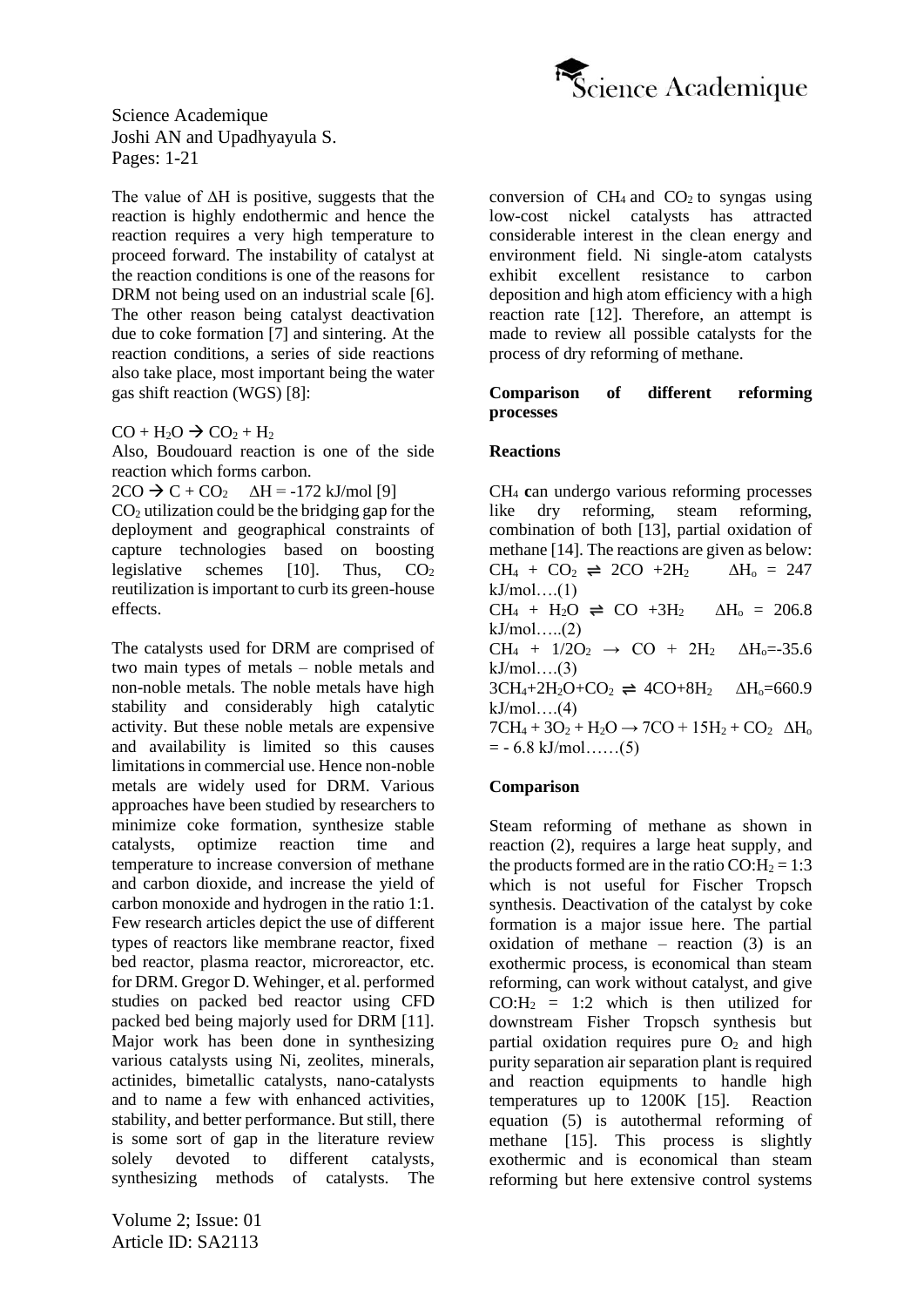

are required for proper fuel combustion which is a major challenge. Dry reforming of methane as depicted in reaction equation (1) gives  $CO:H<sub>2</sub>$  in the ratio 1:1. Reaction equation (4) is combined dry and steam reforming, is endothermic and requires high energy to sustain the reaction.



**Figure 1:** General Scheme of Dry Reforming of Methane [16].

### **Catalysts used in DRM**

Metals used in catalysts are divided into two parts- base metals and noble metals. Generally, Ni is used as active species for DRM catalysts due to its high activity and low cost. Some other metals as Co or noble metals are added to examine bimetallic effects on the catalysts. Noble metals (Ru, Rh, Pd, and Pt) have high activity and low sensitivity for carbon deposition/coke formation.

The industrial choice of metal catalysts is Ni because of ease of availability, low cost but this Ni tends to get deactivated by carbon deposition. So various advancements have been to done to increase the stability of catalysts, minimize carbon deposition and develop recyclable catalysts.

# **Role of Promoters**

Julian R.H. Ross, Bhari Mallanna Nagaraja, Dmitri A. Bulushev have developed potassium doped Ni-MgO-ZrO<sub>2</sub> catalyst [17]. MgO, TiO<sub>2</sub>,  $ZrO<sub>2</sub>$ , La<sub>2</sub>O<sub>3</sub> interact with Ni to significantly inhibit carbon deposition. Alkali metal like potassium (K) acts as a promoter in small amounts (0.2-0.5 % by weight). Potassium acetate and Ni in the ratio 0.125 pose strong resistance to carbon deposition.

Ye Wang Lu, et al. synthesized  $ZrO<sub>2</sub>$  supported Ni catalyst with Si as a promoter. The catalyst was synthesized by the impregnation method with a Ni nanoparticle size of 6-9 nm. The reaction was carried out at two temperatures  $400^{\circ}$ C and  $450^{\circ}$ C. Coke deposits were observed at both temperatures but at  $450^{\circ}$ C, the coke formed could not be removed because the  $CO<sub>2</sub>$ preferred to react with H species and not with carbon [18].

Yu. M, et.al synthesized catalysts with Sn, Ce, Mn, Co as promoters on Ni<sub>x</sub>Mg-xO [19]. Bottom-up approach was used for synthesis. Here Sn and Co get evenly distributed whereas Mn and Ce remain segregated. Hence Sn and Co have greater resistance to coke formation and inhibit β-Carbon deposit.

Guo xia Zhang, et al. added Gd as a promoter on  $Ni/Al<sub>2</sub>O<sub>3</sub>$ -CeO<sub>2</sub> catalyst. The precursor used was Gd(NO<sub>3</sub>)<sub>3</sub>.6H<sub>2</sub>O. One-pot Pechini method was used for catalyst synthesis [20]. Along with catalyst (200 mg), some sand particles were put to eliminate the bed temperature gradient. Weight percent of Gd was 0.8%, 1%, 1.2%, 1.4% and 2%. The reaction was carried out at 800 $^{\circ}$ C. 1.2% Gd<sub>2</sub>O<sub>3</sub> was found to be best suited to have high catalytic performance, minimum coke forming ability. Gd addition weakens the  $NiAl<sub>2</sub>O<sub>4</sub>$  phase on the catalyst and hence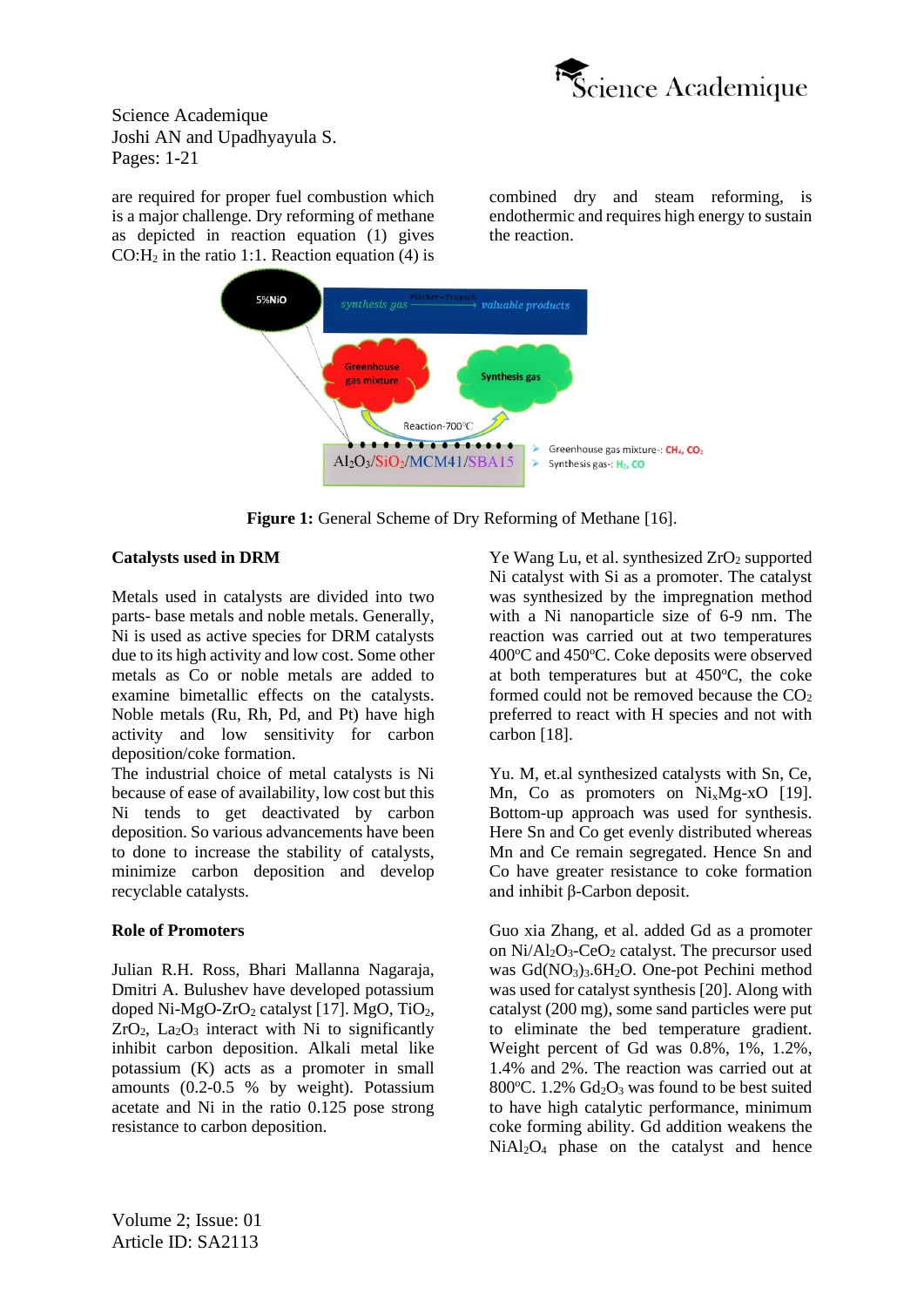

enhances performance due to the reduction of Ni.

Brian Ashley developed a patented catalyst comprised of Ni on Rhenium promoter (Re) [21]. Different metal core catalysts can be alloyed with Co, Fe, Cr, etc. An electrotherm tube furnace was used for the reaction at  $700^{\circ}$ C. 750 °C. In the feed stream, the ratio was  $CH_4:CO_2:Ar = 1:1:8$ . Re promoted catalyst performed well by  $10\%$  at 750-800 $^{\circ}$ C. When the temperature was reduced to  $700^{\circ}$ C and an additional Re 0.2% was added, conversion of  $CH<sub>4</sub>$  and  $CO<sub>2</sub>$  doubled [21].

Al Fatesh, et al. studied the effects of promoters like Ca, Ce, and Zr on  $Ni/\gamma$ -Al<sub>2</sub>O<sub>3</sub> [22]. It was found that  $3\%$ Ni/ $\gamma$ -Al<sub>2</sub>O<sub>3</sub> promoted with 0.15% Ce and 0.05% Ca gave the best performance and resulted in very less coke formation. The  $CH<sub>4</sub>$  and  $CO<sub>2</sub>$  conversions were found to be 94.1% and 98.3% respectively at  $850^{\circ}$ C. Al Fatesh also developed catalysts with Sr as a promoter on 5wt% Ni and 5wt% Co on  $\gamma$ -Al<sub>2</sub>O<sub>3</sub> [23]. DRM reaction was carried out at  $700^{\circ}$ C. The corresponding results with Sr promoter at 700 °C are listed in the Table 1.

| Sr promoter $(\% )$ | $CH_4$ conversion $(\% )$ | $CO2$ conversion $(\% )$ |  |
|---------------------|---------------------------|--------------------------|--|
|                     | 86.1                      | 84.5                     |  |
| 0.25                | 85.8                      | 84.2                     |  |
| 0.50                |                           | 84 2                     |  |
| 0.75                | 84.9                      | 82.3                     |  |
|                     |                           |                          |  |

**Table 1:**  $CH_4$  and  $CO_2$  conversion at 700 $^{\circ}$ C with different wt percent of Sr promoter [23]

K. Świrk, et al. also studied Y modified Ni catalysts with DLH. Co-precipitation with yttrium (III) nitrate hexahydrate resulted in increased specific surface area, smaller Ni crystallite size, enhanced reducibility, and higher distribution of weak and medium basic sites as compared to Y-free material [24]. The reaction temperature was in the range of 600- 850 $^{\circ}$ C. 1.5 weight percent Y was found to be the most efficient Y concentration for stability, activity, and least deactivation of the catalyst. K. Świrk studied the effect of low Y concentration on DLH. Low Y concentration led to smaller Ni crystallite, decreased Ni reducibility, and also decreased the number of basic sites. 0.4 weight% of Y results in 84%  $CH<sub>4</sub>$  conversion and 87%  $CO<sub>2</sub>$  conversion at  $700^{\circ}$ C [25]. The catalyst remained stable after 5 hours of reaction run.

### **Effect of operating variables – Temperature and Pressure**

William L. Luyben designed a process plant for dry reforming of methane and considered various design variables like temperature, pressure, feed ratio, etc. to study the effect on conversion and selectivity [26]. When feed is in

Volume 2; Issue: 01 Article ID: SA2113

the ratio of 1:1 no  $CO<sub>2</sub>$  recovery system is required and hence operating cost decreases. When pressure is increased, conversion of reactants drops so the pressure of 1 atm is most suitable for DRM. The maximum temperature allowed is  $1000^{\circ}$ C to avoid the formation of Nickel carbide on the surface of the catalyst which causes catalyst deactivation.

Rego de Vasconcelos B et al. suggested calcium hydroxyapatite  $Ca_{10}(PO_4)_6(OH)_2$  as supporting material for Ni [27]. Calcium hydroxyapatite is thermally stable and decomposes above  $1000\degree$ C. Hence, using this catalyst no sintering takes place. Ni size used is 10-20 nm. The pressure is 1.6 bar. Catalyst is highly active and stable for 90 hours of the test.  $700^{\circ}$ C is the most suited temperature for high reactant conversion.

Andrzej Stankiewicz, et al. synthesized Pt/C catalysts for DRM and studied the effect of catalysts at different temperatures  $600^{\circ}$ C, 700°C, and 800°C. This was a microwaveassisted DRM. With the increasing power of the microwave, the temperature increased. As the temperature increased, conversion increases, and  $H<sub>2</sub>/CO$  ratio approaches unity at 800 $^{\circ}$ C.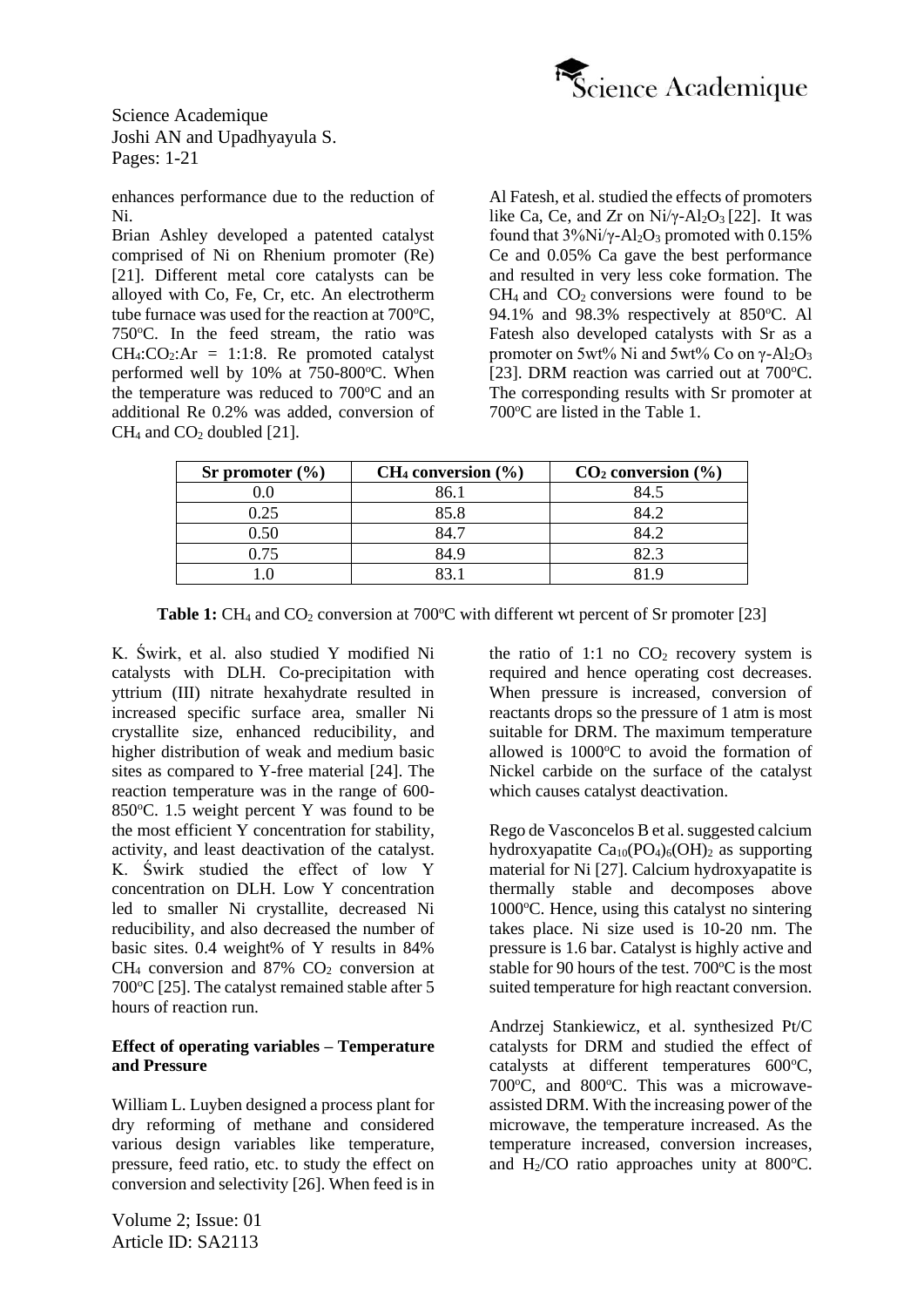

Also, with increasing temperature, the conversion of reactants increases [28].

Clarke Palmer, et.al, used molten metal alloys as a catalyst  $[29]$ . CH<sub>4</sub>:CO<sub>2</sub> ratio was maintained as 1:1 to get Hydrogen selectivity of 97%. A bubble column reactor is used. The carbon formed in the reaction floats on the surface of the melt and can be easily separated. The metal used is Indium (In). Ar gas is purged in the bubble column. When temperature increases, CO selectivity decreases as described by Clarke Palmer.

#### **Effect of reactant ratio and inert**

Evaporation-induced self-assembly method was used by Qinhong Wei, et al. to synthesize Ce modified alumina support after which Ni was incorporated into alumina framework by citric acid auto reduction method [30]. In the reactant gas mixture,  $O_2$  was introduced which drastically increased methane conversion but decreased carbon dioxide conversion. Three catalysts were compared  $- Ni/Al<sub>2</sub>O<sub>3</sub> - A$ , Ni/Ce-Al-O-G, and Ni/Ce-Al-O-A; where,  $Ni/Al<sub>2</sub>O<sub>3</sub>$ -A this formed by the auto-reduction method, Ni/Ce-Al-O-G this is oxygen introduced and G is for general impregnation method and Ni/Ce-Al-O-A this is oxygen is introduced and autoreduction method is used. With  $CH_4:CO_2:O_2 =$ 1:1:0.5 conversion of  $CH<sub>4</sub>$  was almost 100%. Carbon deposit:  $Ni/Al<sub>2</sub>O<sub>3</sub>-A$  (18.3%) > Ni/Ce-Al-O-G  $(4.4\%) > Ni/Ce-Al-O-A$   $(4\%)$ 



**Figure 2:** CH<sub>4</sub> conversion with different ratio of  $CH_4:CO_2:O_2$  [30]. Ratio = 1:1:0, 1:1:0.15, 1:1:0.3, 1:1:0.5

#### **Nano-catalysts**

Takeshi Fujita, et.al developed nanoporous Ni for DRM [14].  $Y_2O_3$  has been used as a supporting material. Ni/  $Y_2O_3$  maintained high performance and suppressed carbon deposits. At 450°C, 59% conversion of methane and carbon dioxide was seen and analyzed by characterization methods.

Yasar Vafaeian, et al. used Ni/ZSM-5 catalyst with an average Ni size of 43 nm as analyzed by TEM. Transmission electron microscopy (TEM) detects the size of the ultrathin film on the surface [31]. The particle size when less

than 100 nm i.e in the nano regime, the coke formation tendency decreases. Ni doping of 3- 8 weight percent was used. The impregnation method was used via ultrasound irradiation. Reduction in particle size and particle size distribution is attributed to ultrasound energy during synthesis [32]. Out of which 8% Ni proved to be the best in terms of stability and resistance to coke formation.

Youngdong Song, et.al performed DRM with Ni-Mo nano-catalysts on MgO surface [33]. Mo alone is not suitable for DRM but when Ni-Mo is used improves conversion and yield. Ni:Mo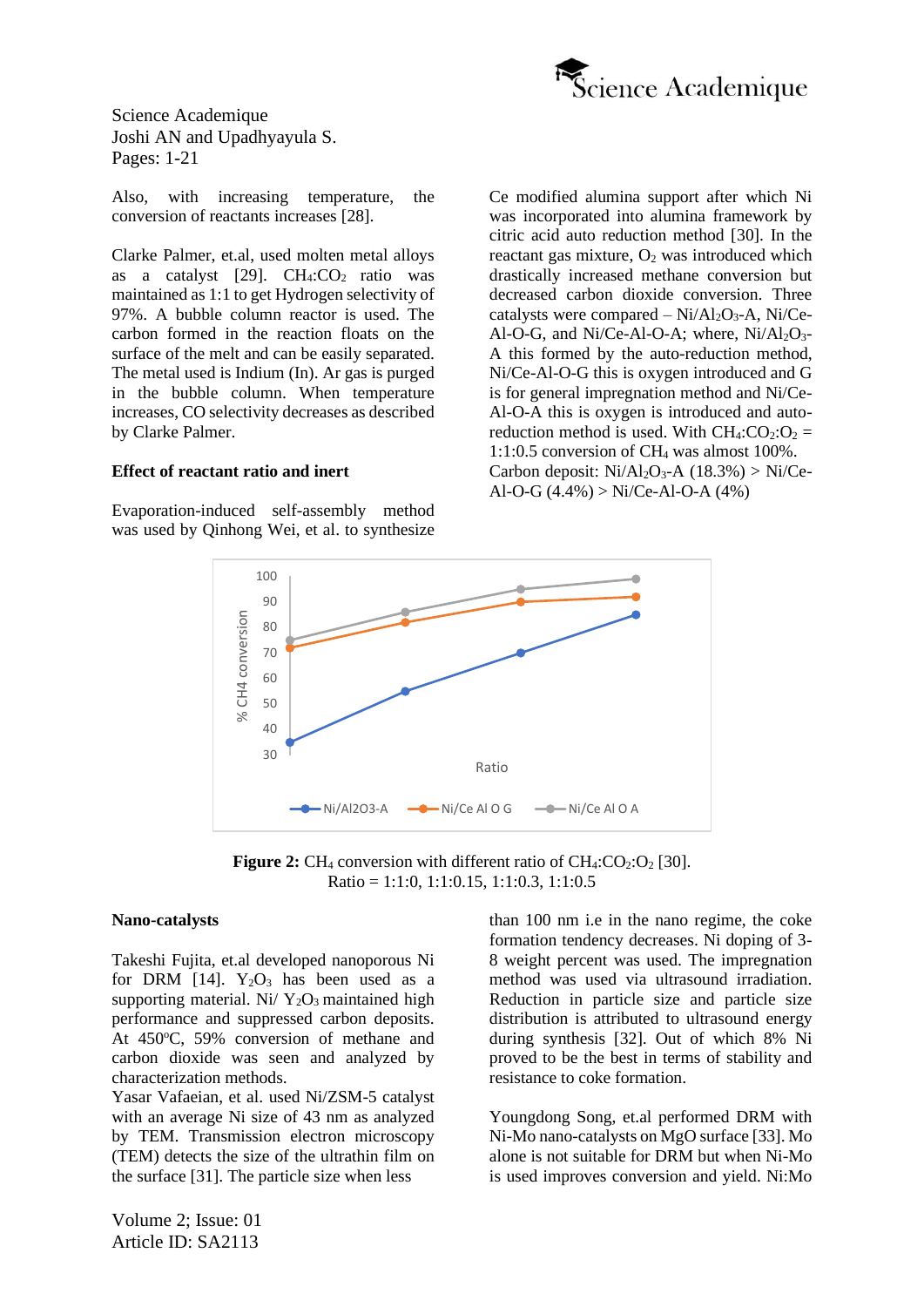

was always 5:1 ratio. Helium atmosphere was given to the reactor and 50 mg catalyst loading was present. Temperature of the reactor was  $800^{\circ}$ C. Ni nanoparticles size less than 7nm were used. It was found that above 7nm carbon deposition takes place.

Meirong Lu, et.al synthesized interface-based catalyst- BN Nanoceria interface-based Ni catalyst [34]. Bao, et al.[35] suggested that syn gad formation is enhanced at the interface between metal and boron nitride (BN). So Meirong Lu, et al. confined Ni between nanoceria (NC) and boron nitride (BN). This prevented coke formation and sintering of Ni nanoparticles. OH-ions formation was fast which helped prevent coke. A tubular quartz reactor was used at 750°C. Ni/NC conversion drops after 20 hours but Ni/NC/BN conversion remains constant.

Takami, et.al suggested that plasmonic metal nanoparticles accelerate DRM [36]. Wibow, et.al showed that SrTiO3 photocatalysts can be

used for photocatalytic DRM [37]. Yohei Cho, et.al developed semiconductor-supported catalysts [38]. Rhodium (Rh) and Ruthenium (Ru) nanoparticles are deposited on semiconductor support. Tantalum-based oxynitride (TaON) and nitride  $(Ta<sub>3</sub>N<sub>5</sub>)$  with Rh nanoparticles were efficient for DRM. But  $Ta_3N_5$  has less thermal stability than TaON and hence Rh/TaON performed better than Rh/ Ta<sub>3</sub>N<sub>5</sub>.

Swirk K, Zhang H, et al., made NiO-Y2O3 nanostructure catalyst that was carbon resistant [39]. Yttrium loading was 3,4,8 weight percent. Double layered hydroxides (DLH) were synthesized by the co-precipitation method. When Yttrium content increases, basicity increases. Here NiY4-DLH i.e 4 weight percent Y showed the highest catalytic activity. The reaction carried out at 700°C. By Raman Spectroscopy data, Yttrium 8 weight percent gave superior coke resistance but hen conversion was not to the mark.

| <b>Catalyst</b> | $CH_4$ conversion $(\% )$ | $CO2$ conversion $(\% )$ | $H2/CO$ ratio |
|-----------------|---------------------------|--------------------------|---------------|
| NiY3-DLH        |                           |                          | N 99          |
| $NiY4-DLH$      |                           |                          | .00.          |
| NiY8-DLH        |                           |                          | 0.87          |

**Table 2:** Comparison of NiY-DLH catalysts with different Y weight% [39].

#### **Alumina supported catalysts**

N.N Gavrilova, et.al have developed a Tungsten carbide (WC) catalyst on alumina surface  $(Al_2O_3)$  [6]. 2.86% WC/ $Al_2O_3$  pellet 5.5 cm in length was developed. Here the temperature of the reaction can be lowered by about  $100^{\circ}$ C. The reaction rate constant is 30 times higher than the traditional catalyst used for DRM. During the reaction, water is formed as initial selectivity shows the same rate of formation for hydrogen and water. After which,  $CH_4 + H_2O \rightarrow CO + 3H_2$  reaction is taking place. This reaction is possible only in membrane catalysts.

Ni catalyst supported on  $Al_2O_3$ ,  $SiO_2$ , and TiO<sup>2</sup> supports, and found that the activity and selectivity were dependent on the nature of the support and increased in the order  $Ni/TiO<sub>2</sub>$ 

Volume 2; Issue: 01 Article ID: SA2113

 $Ni/SiO<sub>2</sub> < Ni/Al<sub>2</sub>O<sub>3</sub>$ . The low activity of the  $Ni/TiO<sub>2</sub>$  catalyst was attributed to strong metalsupport interactions. During reduction,  $TiO<sub>2</sub>$  molecules go to the surface of Ni particles, covering active sites, and hence a decrease in the surface free energy is seen [40].

The effect of plasma using a (10% wt.) Ni/ $\gamma$ - $Al_2O_3$  calcined at different temperatures (300, 500, and 800°C) Results shows that plasma has indeed a positive effect on the conversion of methane and even without any catalyst the experimental setup by itself allowed a maximum conversion of methane in the range of 50% was reviewed by Jean M.L [41].

Chunshan Song and Wei Pan utilized the  $CO<sub>2</sub>$ from electric power plants for the production of syn gas[42]. Ni catalysts were used and tri reforming of methane was performed. The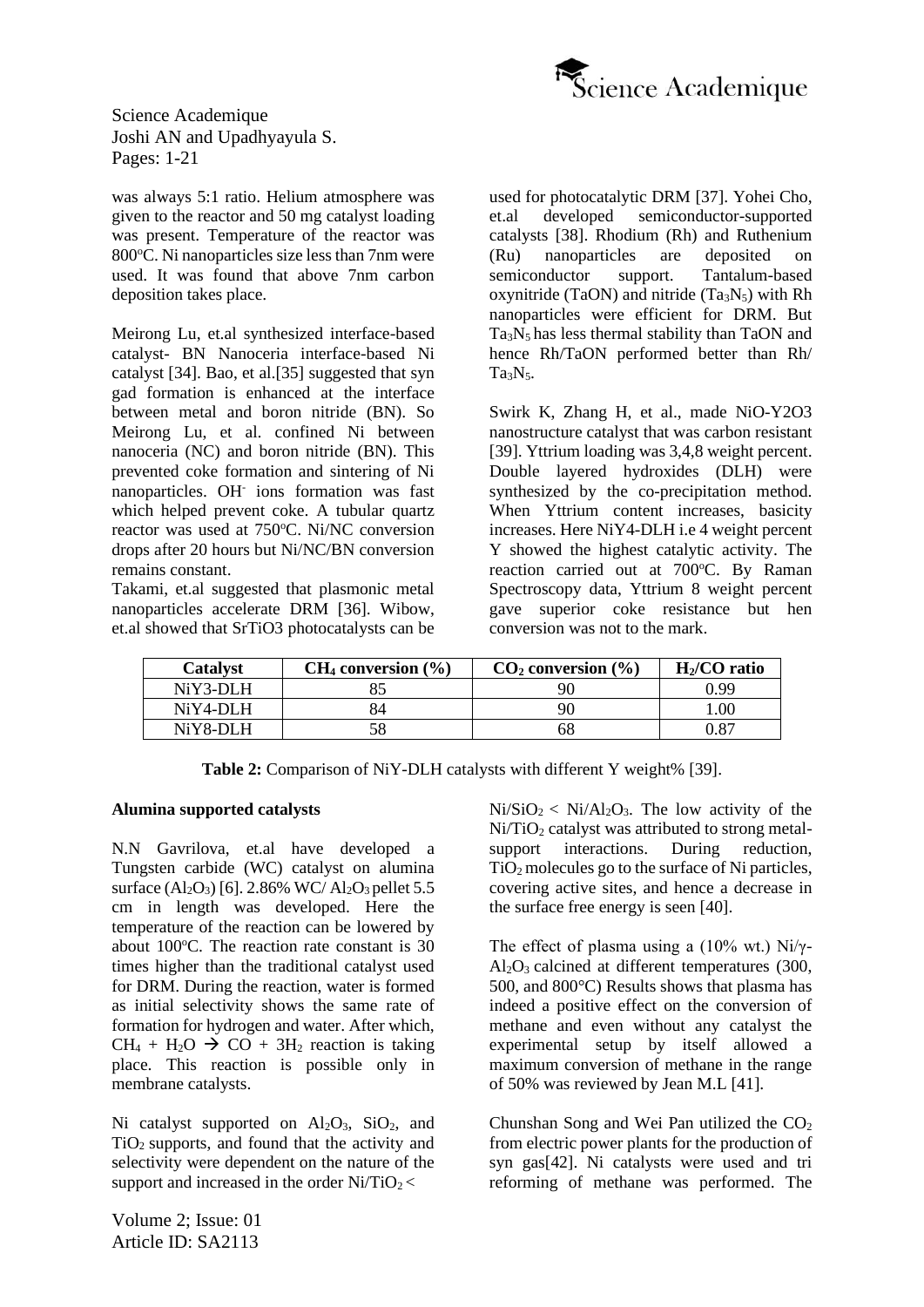

process had 97% CH<sup>4</sup> conversion and more than 80% CO<sub>2</sub> conversion with a 1.5-2 ratio of H2:CO. The ability of catalysts to enhance the conversion of  $CO<sub>2</sub>$  is as follows:

Yen Chen, et.al used Al promoted Ni/Palygorskite (Pal) catalyst developed by the co-precipitation method [43]. Palygorskite consists of 65.5% SiO2, 14% MgO, 5.4% Al<sub>2</sub>O<sub>3</sub>, 3.2% Fe<sub>2</sub>O<sub>3</sub>, 0.9% impurities, ignition losses are 11%. (all percent are weight percent). Ni content was 8 weight percent. Using only Ni/Pal only 5% conversion of methane was observed after 45 min. When the catalyst is Al promoted conversion enhances. Different content of Al was used  $-2\%$ , 5%, 8%, 15%. Fixed bed quartz reactor with catalyst packing was used.

Catalyst activity:  $Ni_8/Al_8/Pal > Ni_8/Al_5/Pal >$  $Ni_8/Al_15/Pal > Ni_8/Al_2/Pal > Ni_8/Pal$  [43]

 $N_{18}/Al_8/Pal$  and  $N_{18}/Al_{15}/Pal$  formed no carbon. Strong interaction between Ni and  $Al_2O_3$  results in the formation of small Ni crystallites. Ni8/Al8/Pal is the best-suited catalyst with roughly 100% methane conversion and an  $H<sub>2</sub>/CO$  ratio of 0.98. When Al content is less than 8 weight percent, carbon deposition takes place which deactivates the catalyst [43].

Liu J-Lin, et al., conducted DRM in a Spark Plasma Reactor with  $Ni/Al<sub>2</sub>O<sub>3</sub>$  catalyst [44]. A high AC voltage supply with a frequency of 5 kHz was given. The distance between the electrodes was 10 mm. the reactor encompasses stainless steel catalyst holders.  $N_2$  is used as an inert gas. It was observed that as methane in the feed increases coking tendency increases. Even at 50% CH<sup>4</sup> severe coking was observed leading to plasma destabilization. 20% of the input energy is utilized in plasma for DRM endothermic reaction.

#### **Zeolite supported catalysts**

Zeolites have gained attention nowadays due to their highly porous structures. They are mainly alumino- silicates. Ningbo Gaoa, et.al studied DRM over Ni-Ce/ZSM-5 catalyst [45]. Different Ni loading was used 1%, 5%, 10%, 20%. Higher the Ni loading more was the conversion of  $CH_4$  and  $CO_2$ . A fixed bed quartz reactor at  $650-800^{\circ}$ C was used.

Apanee Luengnaruemitchai, et.al studied zeolite-supported Ni catalysts, zeolite being thermally stable, has a high affinity for  $CO<sub>2</sub>$  and enhances activity and stability [9]. 7% Ni loading gave the highest activity but also deposited carbon and deactivated the catalyst after the reaction. 91.6% conversion of  $CH<sub>4</sub>$  was obtained. ZeoliteY proved to be best to prevent coke formation and this support has a BET area of 606.5  $m^2/g$ . A cheaper catalyst with strong potential would confine Ni and Co particles in the mesopores of SBA15 zeolite [46].

Albazari, et.al used Ni-Ce/SBA-15 [47]. The reaction temperature was  $650^{\circ}$ C giving 99% conversion of  $CO<sub>2</sub>$  and almost 100% conversion of CH4. Ce:Ni ratio is maintained at less than 0.04 to prevent pore-blocking due to carbon deposits.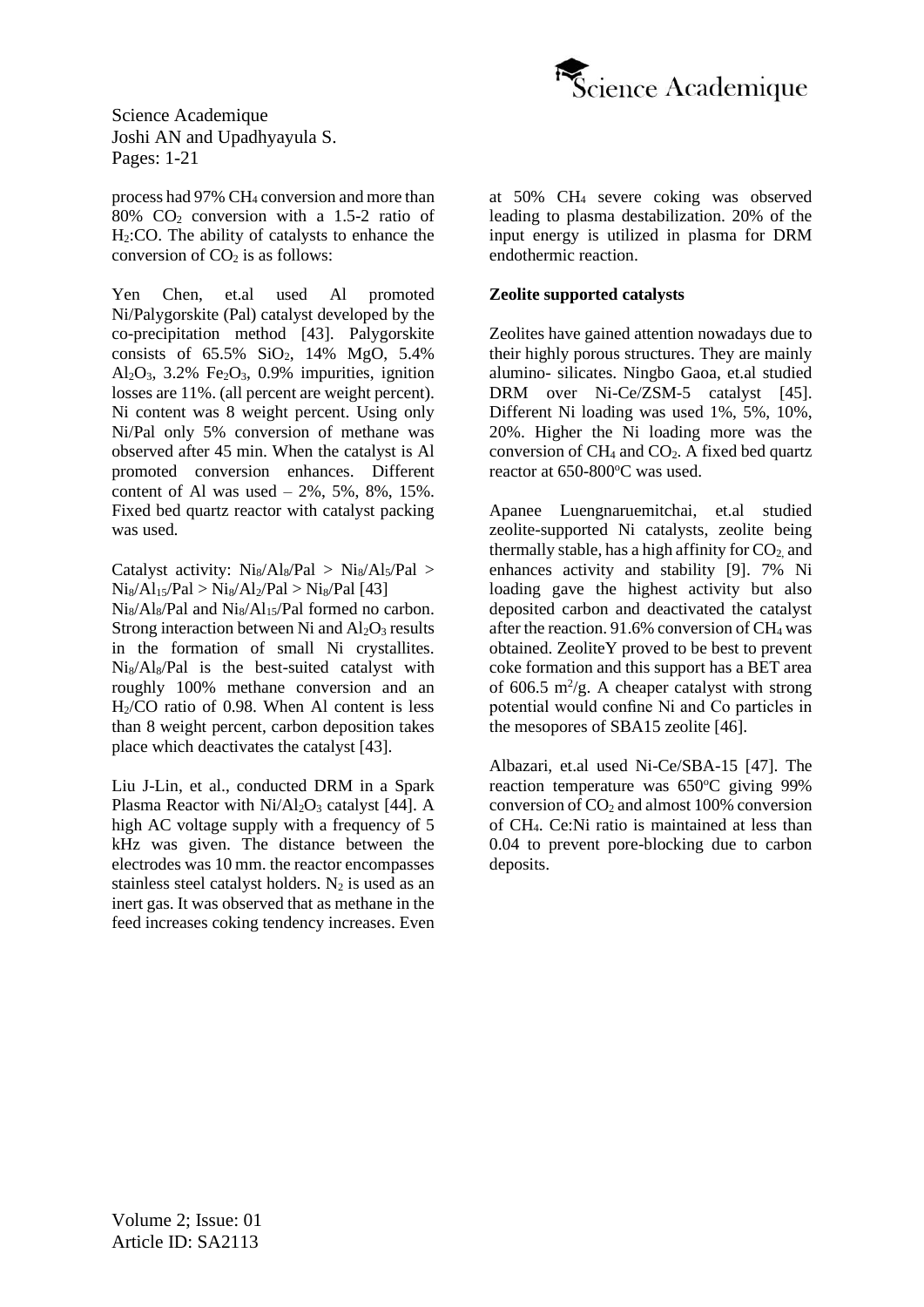



**Figure 3:** Conversion of CH<sub>4</sub> over supported Ni catalysts.

#### **Bimetallic catalysts**

Ferreira AC, et.al have shown that actinide bimetallic catalyst synthesized from Uranium (U) and Thorium (Th) can stimulate the activation of  $CO<sub>2</sub>$ , prevent deactivation of the catalyst, and Uranium oxide formed helps in oxidation of carbon deposits [48]. Here 98% conversion of methane is possible and selectivity to syngas is more than 98%. Reactions are as  $2Ni.ThO<sub>2</sub> + 2H<sub>2</sub> \rightarrow 2Ni.ThO<sub>2</sub>$ +2H<sub>2</sub>O and NiO.UNiO<sub>4</sub> + 3H<sub>2</sub>  $\rightarrow$  2Ni.UO<sub>2</sub> +  $3H<sub>2</sub>O$ . Here ThO<sub>2</sub> after the reaction is stable but UNiO<sub>4</sub> reduces to  $UO<sub>2</sub>$  (U<sup>6+</sup> to U<sup>4+</sup>). The reactions take place at 550-750 °C.

Turap Y et al. synthesized Co-Ni alloy on  $CeO<sub>2</sub>$ as a bimetallic catalyst [49]. Co here enhances oxygen adsorption due to high oxygen affinity. Ni content was 10%. Fixed bed quartz reactor at  $600-850$ °C was used for the reaction time of 60 minutes. The atomic ratio of 0.8 of Co:Ni gave the highest conversion of methane and carbon dioxide. Comparing  $Ni\text{-}Co/CeO<sub>2</sub>$  and Ni/CeO2, more carbon deposit was found on  $Ni/CeO<sub>2</sub>$ .

Bimetallic catalysts synthesized by the wet impregnation method have gained attention. Pan C, et al. synthesized Ni-Pd bimetallic catalyst  $[50]$ . SiO<sub>2</sub> was used as a support material. Ni:Pd was in the ratio 4:1. The reaction temperature was  $700^{\circ}$ C and reaction time was optimized to 60 min.  $H_2$  selectivity was 98.4% and Pd was beneficial to the

reduction of NiO due to the hydrogen spillover effect [51].

Ismagilov, et al. developed Ni-Co on glass fiber catalyst  $[52]$ . At  $750^{\circ}$ C temperature, the conversion of  $CO<sub>2</sub>$  was 90% and that of  $CH<sub>4</sub>$ was almost 100%. A small amount of carbon deposit was observed – around 0.13%.

# **Novel catalysts used in DRM**

Very few researchers have developed catalysts with ores. Keisuke Abe, et.al used limonite laterite ore (FeOOH) as a catalyst [53].

This ore can be dehydrated to get porous  $Fe<sub>2</sub>O<sub>3</sub>$ . The reaction is 2FeOOH  $\rightarrow$  Fe<sub>2</sub>O<sub>3</sub> + H<sub>2</sub>O. This reaction proceeds at 573K. This ore also contains some Ni and  $90\%$  conversion of  $CO<sub>2</sub>$ is achieved. After reactions, no carbon deposits on the catalyst were found.

Solar energy is considered as its solution, which requires an efficient photocatalytic DRM (PDRM). However, most catalysts explored for PDRM are not efficient, about 4% of the total solar energy. Pt/blackTiO<sub>2</sub> catalyst with a lightdiffuse- reflection- the surface of a  $SiO<sub>2</sub>$ substrate, which created an efficient visible light PDRM at relatively low temperature [54]. But these types of catalysts have not been studied in much more detail and research is on the way.

Huang J, et al. used freeze drying to synthesize Ni catalyst [55]. Layered double hydroxides were used. Ni catalyst supported on Mg-Al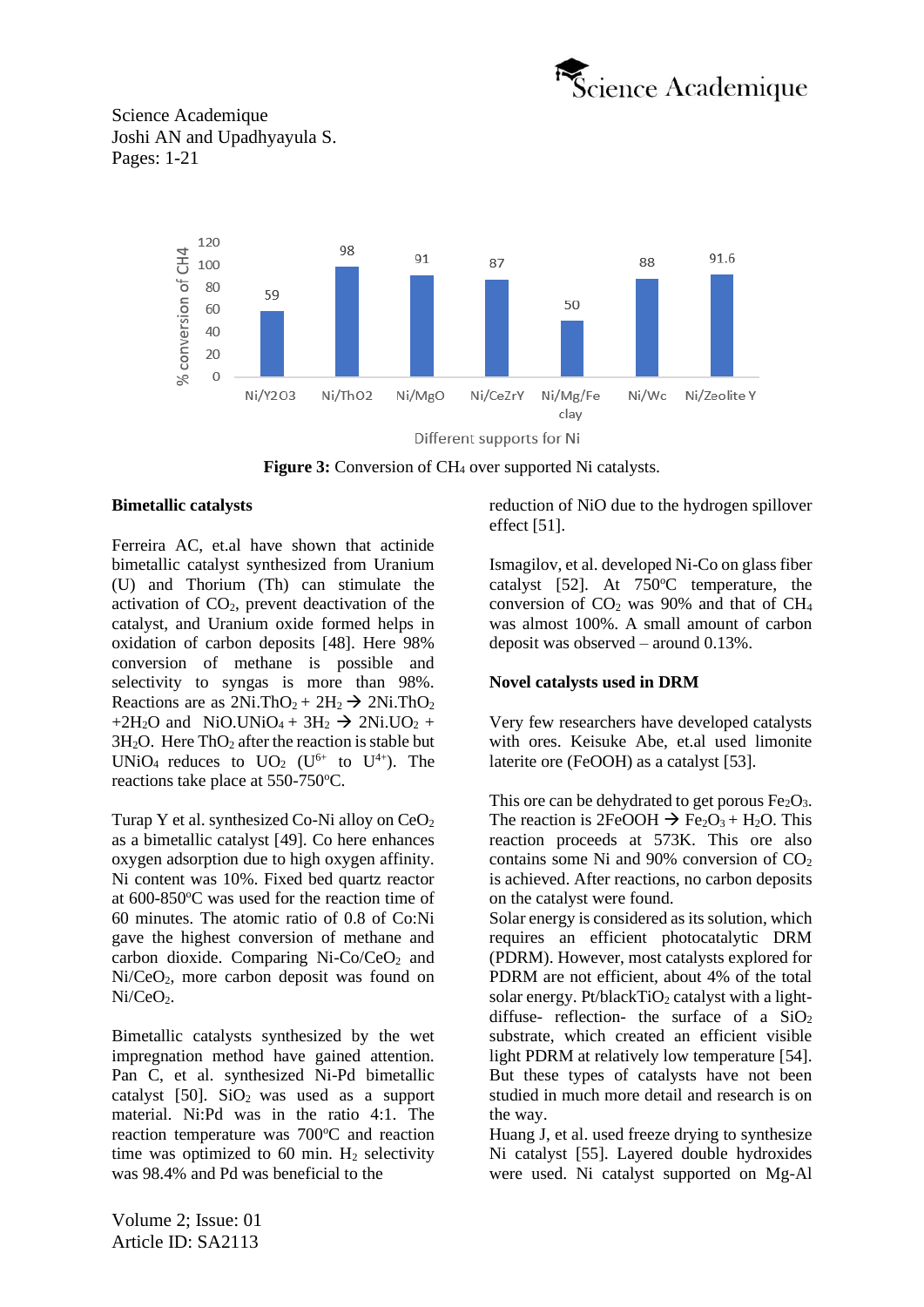

oxide. A fixed bed reactor at 800°C was used for the reaction. To estimate carbon deposits, the bed was oxidized by 5% by volume  $O_2/N_2$ and total CO<sub>2</sub> and CO formed was quantified.

Katarzyna Świrk, et.al [5] developed doublelayer hydroxides called hydrotalcites (HTs) which are potential carriers for metals. Then  $Mg^{2+}$  and  $Al^{3+}$  have been introduced on these carriers by co-precipitation. 5% by weight Zr is added to the catalyst to enhance stability but this limits the activity of the catalyst. Here Ni can be used which helps in decrease in reducibility of the catalyst as compared to Mg and Al. Along with Zr small amount of Y helps in increasing the activity. Also, Y improves the dispersion of Ni and decreases basicity.

Carbide catalysts have been developed and studied by Jun Guo, et al. [56]. NiMo<sub>2</sub>C catalyst was synthesized from  $(NH_4)_6M_2O_{24}.4H_2O$  and Ni(NiO3)2.6H2O with Ni:Mo ratio of 2:3. A fixed bed quartz reactor at 1073K was used. No decline in NiMo2C catalytic activity was observed in 35 hours. If only Mo2C catalyst is used it deactivates due to  $Mo<sub>2</sub>C$  bulk oxidation  $bv$   $CO<sub>2</sub>$ .

Ingale P., et al. synthesized catalysts with  $AIO<sub>x</sub>$ coating on NiO/SiO<sub>2</sub> via molecular layer deposition [57]. Alucone deposition on the catalysts initially showed lower activity due to less Ni content due to the presence of alucone by molecular layer deposition. Very few carbon deposits of 0.8% were found on spent catalysts. After the reaction, the deactivation of alucone coated catalysts was 12-18% which was much lower due to 3-6 layers of alucone.

Yanzhao Cui, et.al performed tests for partial oxidation of methane and dry reforming of methane using molybdenum phosphide catalyst in the ratio 1:1[58]. Microreactor assembly was used for reactions. It was found that molybdenum phosphide catalyst is suitable for partial oxidation of methane than dry reforming of methane. Ruckenstein, et al. used Ni on alkaline metal oxides like MgO, SrO, BaO [59].  $700^{\circ}$ C was the reaction temperature which gave 91% and 98% conversion of methane and carbon dioxide respectively.

Sun et al. synthesized Ni–CaO–ZrO2 catalysts with different pore structures to be used as catalysts for DRM [60]. The catalyst with a mesoporous framework with a specific surface area of  $210 \text{ m}^2\text{/g}$  showed both high activity and high stability. Also, no deactivation was observed after  $100$  hours and  $700^{\circ}$ C. The enhanced efficiency and resistance to coking were attributed to the confinement effect of the mesoporous structure which prevented Ni particles from sintering. These mesoporous materials exhibit higher activity as well as stability for DRM with retention of the mesostructure. The high specific surface area and large and uniform pore sizes inherent to these materials contributed to their superior performance. Also, the confinement effect of the mesoporous matrixes stabilized the Ni active sites during the reaction [61].

### **Catalyst preparation methods**

### **Precipitation and Co-precipitation method**

In precipitation method, active metal solution is precipitated by using a precipitating agent as metal carbonates and hydroxides, etc. It includes two distinct processes namely nucleation and growth. A majority of the bimetallic catalysts are synthesized by the coprecipitation method. Here, there is simultaneous precipitation of more than one component. Precipitation occurs in three steps: supersaturation, nucleation, and growth [62].

Katarzyna Świrk, et al.[5] and Yen Chen [43] have synthesized double-layered hydroxides and Ni/Palygorskite catalysts respectively by co-precipitation method. Wang S, et.al [63] synthesized  $Ni/MgO<sub>2</sub>$  and  $Ni/SiO<sub>2</sub>$  catalysts but these catalysts were less stable due to partial oxidation of Ni during the reaction. A base solution like NaOH is used and Na<sup>+</sup> ions i.e alkali metal ions could act as promoters and enhance the rate [17].

#### **Impregnation method**

Many researchers have developed catalysts based on the impregnation method – wet and incipient impregnation. Impregnation method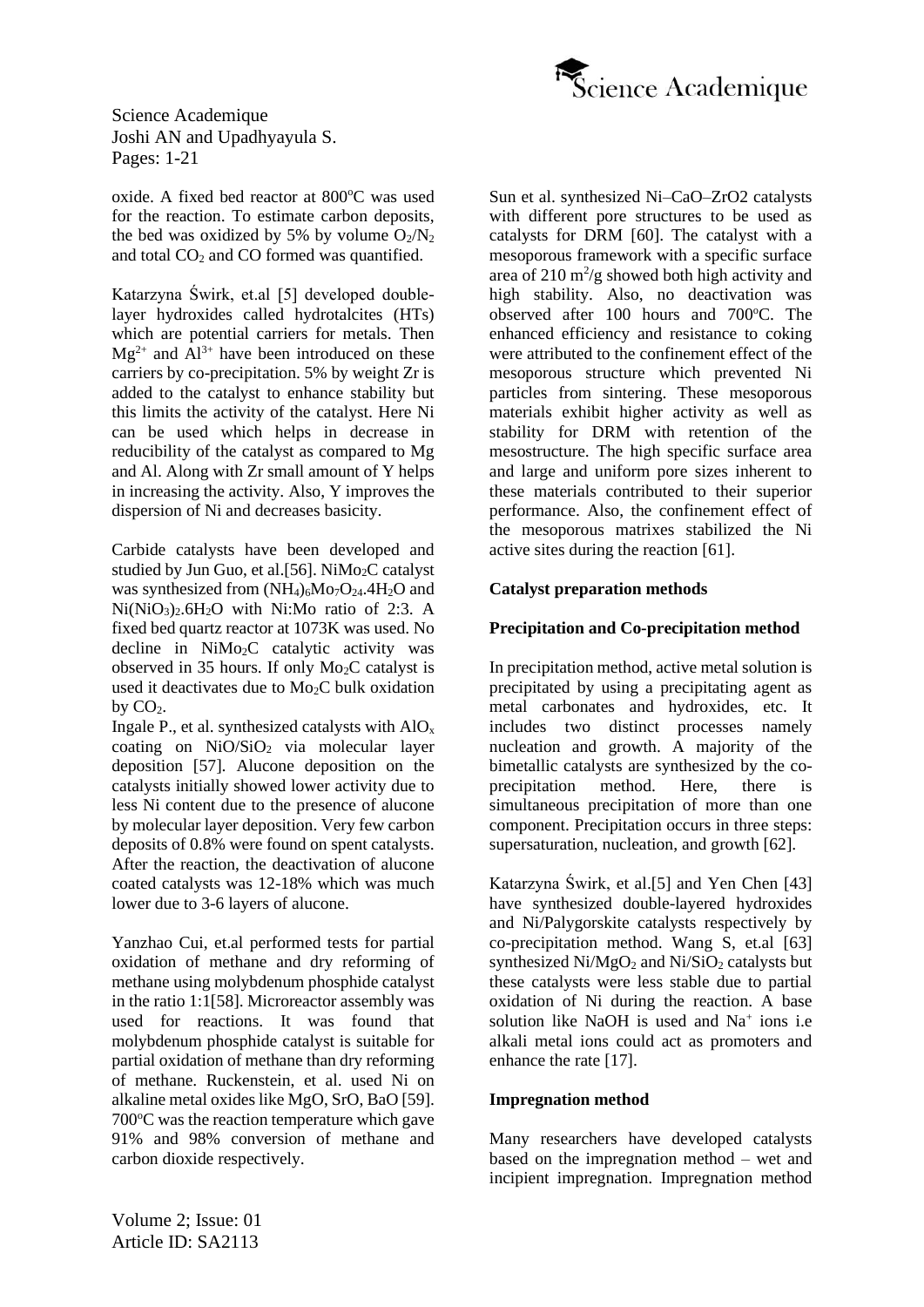

has several advantages over precipitation method (i) Filtering and washing steps are eliminated (ii) Small metal loading are easily prepared (iii) Offers some control over the metal distribution on support etc. [1]. Pan C., et al., synthesized Ni-Pd bimetallic catalysts using the wet impregnation method [49]. Ni and Pd precursors –  $Ni(NO<sub>3</sub>)2.6H<sub>2</sub>O$  and  $Pd(NO_3)$ <sub>2</sub>.6H<sub>2</sub>O are used and deionized water is added. Mesoporous Silica is used as a support. Water is evaporated by sintering and powder is dried and calcinated. Oleic acid (OA) is also sometimes used and OA-assisted synthesis is performed.

#### **Reverse Micellar Method**

 $NiCoO<sub>x</sub>/\gamma Al<sub>2</sub>O<sub>3</sub>$  was synthesized by Abbas Beheshti, et al., using the modified reverse micellar method [64]. Ammonium oxalate, nickel acetate, and cobalt acetate are mixed in water to make 3 solutions. A mixture of cetyltriammonium bromide, hexanol, and hexane was prepared and added to the 3 solutions. Finally, all the solutions are mixed and stirred for 48 hours to get the catalyst. Centrifugation is done, washed with methanol and chloroform after which  $vA_2O_3$  is added and calcined at  $400^{\circ}$ C. This catalyst is highly stable and has high activity.

#### **Solution Combustion Synthesis (SCS) and Paper assisted synthesis (PACS)**

In this process, since we are considering Ni as the main metal for catalysts in DRM, nickel nitrate is heated in presence of glycine/urea. After which it is dried and a thick reactive gel is formed. Again when the gel is heated, combustion reaction ignites, and selfpropagation through the medium takes place as synthesized by Wolf.E., et al.[65]. Ismagilov, et al. also synthesized Ni-Co catalyst on glass fiber by SCS method [49]. Danghyan V, et al., synthesized NiO-MgO catalysts by paperassisted SCS for dry reforming of methane [66]. Catalysts formed are highly stable as small Ni crystallites easily.

Varma A., et.al synthesized NiOMgO catalysts by impregnating the reactive gel into cellulose paper [67]. The cellulose paper had a pore size of 6μm. This was then dried at  $80^{\circ}$ C and further heated at  $200^{\circ}$ C for self-ignition. 10 weight% Ni in NiOMgO prepared by PACS was most stable and active as compared to 10NiOMgO/SCS catalyst which developed 26% by weight carbon after reaction with methane conversion of only 35%.



**Figure 4:** Cellulose paper assisted synthesis flow diagram [67].

#### **Atomic Layer Dispersion method**

Gould T.D, et.al synthesized Ni-Pt catalyst on  $Al_2O_3$  support by Atomic Layer Deposition method [68]. Here the precursor is vaporized to transfer it on the support and hence a layer of the precursor is formed on the support. The pressure maintained is less than the vapour pressure. The particle size used by Gould T.D et.al was less than 3 nm which helped more and effective dispersion and also strong metal interaction.

#### **Solvothermal process**

Solvothermal synthesis is defined as a chemical reaction taking place in a solvent at temperatures above the boiling point and

pressures above 1 bar. The medium used in a solvothermal synthesis can be anything water, alcohol, or any other organic or inorganic solvent [69]. Brigitte Botello Frias, et al. used a supercritical solvothermal method for the synthesis of ceria-zirconia nanostructured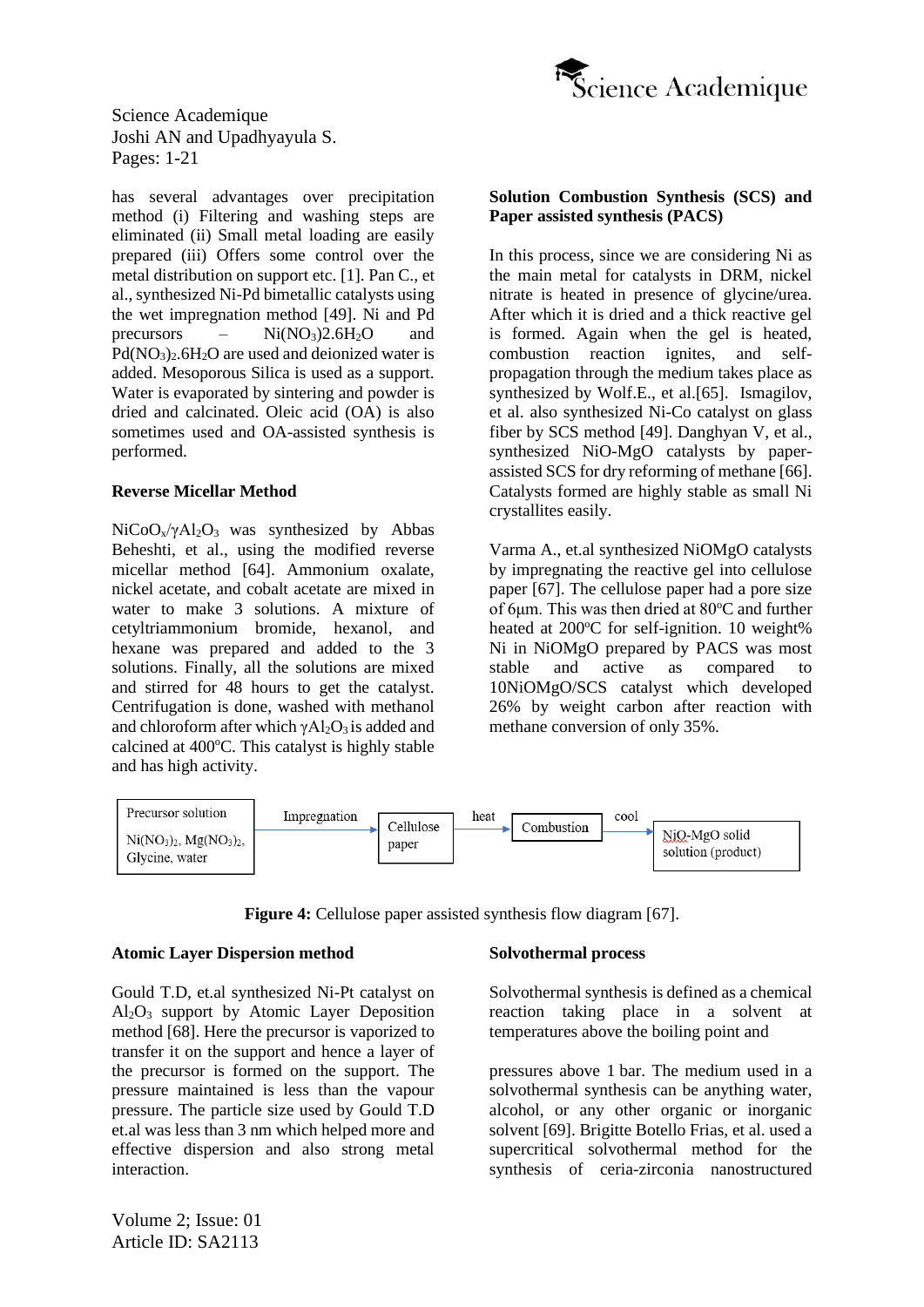

supports for catalysts [70]. A stainless steel reactor was used for synthesis. Two injection points one for deionized water and one for the precursor-ethanol mixture. The reactor temperature was set at  $400^{\circ}$ C and pressure was 25 MPa. Inside the reactor, the residence time was 30 seconds and after which the mixture was quenched and taken in a suspension followed by centrifugation to get nanoparticles. These samples were calcined at  $800^{\circ}$ C for 6 hours and then Ni was incorporated by wet impregnation method.



**Figure 5:** Solvothermal process flow diagram for Ce-Zr nano-supports [70].

#### **Catalyst Deactivation in Dry Reforming of Methane**

# **Deactivation**

As mentioned earlier, the deactivation of catalysts in dry reforming of methane reaction is a major cause of concern. The deactivation takes place due to carbon (coke) formation on the catalysts and due to sintering of the catalysts. Sintering is nothing but the local temperature is approximately  $1/3^{rd}$  to  $\frac{1}{2}$  the catalyst melting temperature. Some stabilizers  $Al_2O_3$ , Magnesia, Chromia increase the melting point of catalysts [71].

Many researchers have been working to tackle this problem of deactivation mainly coke formation. Confinement of Ni between supports, metal carbide catalysts, different support materials, stabilizers has been used to curb this coke formation problem. Ce modified mesoporous silica-supported Ni catalysts provide high resistance to coke, increases the life and activity of catalyst [72]. Silica mesoporous support has a high surface area, high pore volume, large pore size which enhances contact between reactants, decreases mass transfer efficiency and Ni-based alloys on silica have high resistance to carbon deposits [73]. F. Pompeo, et al. utilized  $Li-SiO<sub>2</sub>$  as

support for Ni. Also,  $Ni/SiO<sub>2</sub>$  was studied. It was found that on Li promoted support no

carbon deposits were found whereas, on only  $SiO<sub>2</sub>$ , 6 weight percent carbon was found [74]. Many structured catalysts like monoliths, foams, and perovskite provide versatile structural properties which help in the reaction dynamics control and help in enhancing the performance and efficiency of catalysts [75].

Carbide deactivation is mainly attributed to bulk oxidation [76]. Zhiwei Yao, et al. synthesized Ni/W and Ni/Mo catalysts, and further, they were carburized to get carbide catalysts – Ni/Mo<sub>2</sub>C and Ni/WC [77]. Ni/Mo<sub>2</sub>C catalyst showed a rapid decline in the performance in 5 hours whereas Ni/WC was stable for 12 hours giving 84-88% conversion of CH4. No coke deposit was found on both the catalysts but Ni/Mo2C underwent particle sintering. The conversion of methane drops rapidly using Ni/Mo<sub>2</sub>C catalyst due to sintering.

Now a days carbon and carbon materials like carbon nanotubes (CNTs), graphene, fullerenes, etc. Wang D, et al., deposited Ni nanoparticles inside and outside CNTs by the wet chemical method [78]. Argon gas was used as inert along with the reactants.  $CH_4:CO_2:Ar =$ 4.5:4.5:1. Results showed that the catalytic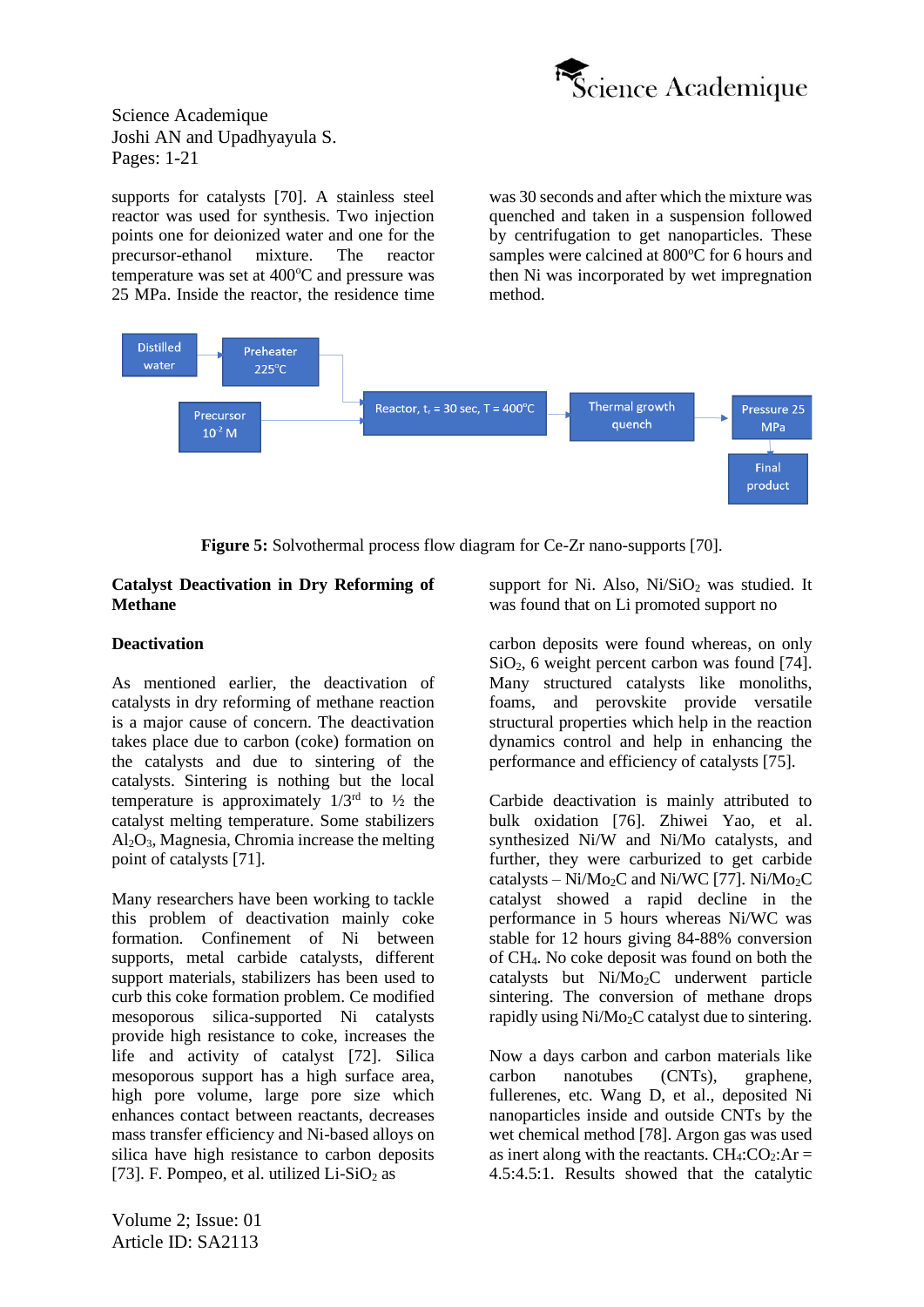

activity of outside-CNTs was lower. Inside-CNTs were stable and gave 83.4% and 70.2% conversion of methane and carbon dioxide respectively. Characterization results showed 9.3% carbon deposits on inside-CNTs and 20.8% carbon deposits on outside-CNTs.



**Figure 6:** Carbon deposits on different catalysts.

The addition of alkaline metals to catalysts brings Lewis basic sites on the support and efficiently curbs the carbon deposition by a reverse CO disproportionation reaction [79]:  $CO<sub>2</sub> + C \rightleftharpoons 2CO$ . Recently it was found that Ni nanoparticles with a size less than 8 nm are resistant to coke formation but are thermodynamically less stable and hence they get easily aggregated above  $700^{\circ}$ C [80]. As mentioned earlier Co has an affinity for oxygen and hence it slows down the reduction of Ni and stabilized the catalyst [81]. In a theoretical study, it was revealed Co has a low energy barrier for activation of methane and on the Co-Ni surface CH<sup>4</sup> activates preferentially [82]. On  $La<sub>2</sub>O<sub>3</sub>$  support many times there is poor dispersion of metals which can be improved by partial substitution of La by Ca, Ce, Sr [83] which would help in decreasing coke forming ability.

Ideally, the  $H<sub>2</sub>/CO$  ratio should be equal to 2. A higher value indicates the formation of solid carbon, a lower value indicates the presence of a reverse water-gas shift reaction. The percentage of carbon formed should be as low as possible. Ideally, the  $CO/CO<sub>2</sub>$  ratio should be equal to 1. A higher value indicates the oxidation of the carbon deposited on the

Support. The conversion of methane and carbon dioxide should be equivalent [84].

# **Characterization**

It is important to characterize catalysts for the DRM reaction from the perspective of morphology, carbon deposition, type of carbon, phase changes, active site and support behaviours, stability, catalyst chemistry, etc. To gather this information, a wide variety of common techniques are used, including those listed below:

- Active phases of the catalyst before and after reaction: X-Ray diffraction (XRD), temperature-programmed reduction (TPR), Xray photoelectron spectroscopy (XPS), electron paramagnetic resonance (EPR) spectroscopy, X-ray fluorescence (XRF) spectroscopy, and atomic absorption spectroscopy (AAS).
- Metal dispersion, metal particle size, and the state of the metal on supported catalysts: Transmission electron microscopy (TEM), scanning electron microscopy (SEM), XRD, and CO chemisorption.
- Formation of carbon deposits and their behaviour temperature-programmed oxidation (TPO), temperature-programmed hydrogenation (TPH), thermogravimetric analysis (TGA), differential thermal analysis (DTA), mass spectroscopy (MS), and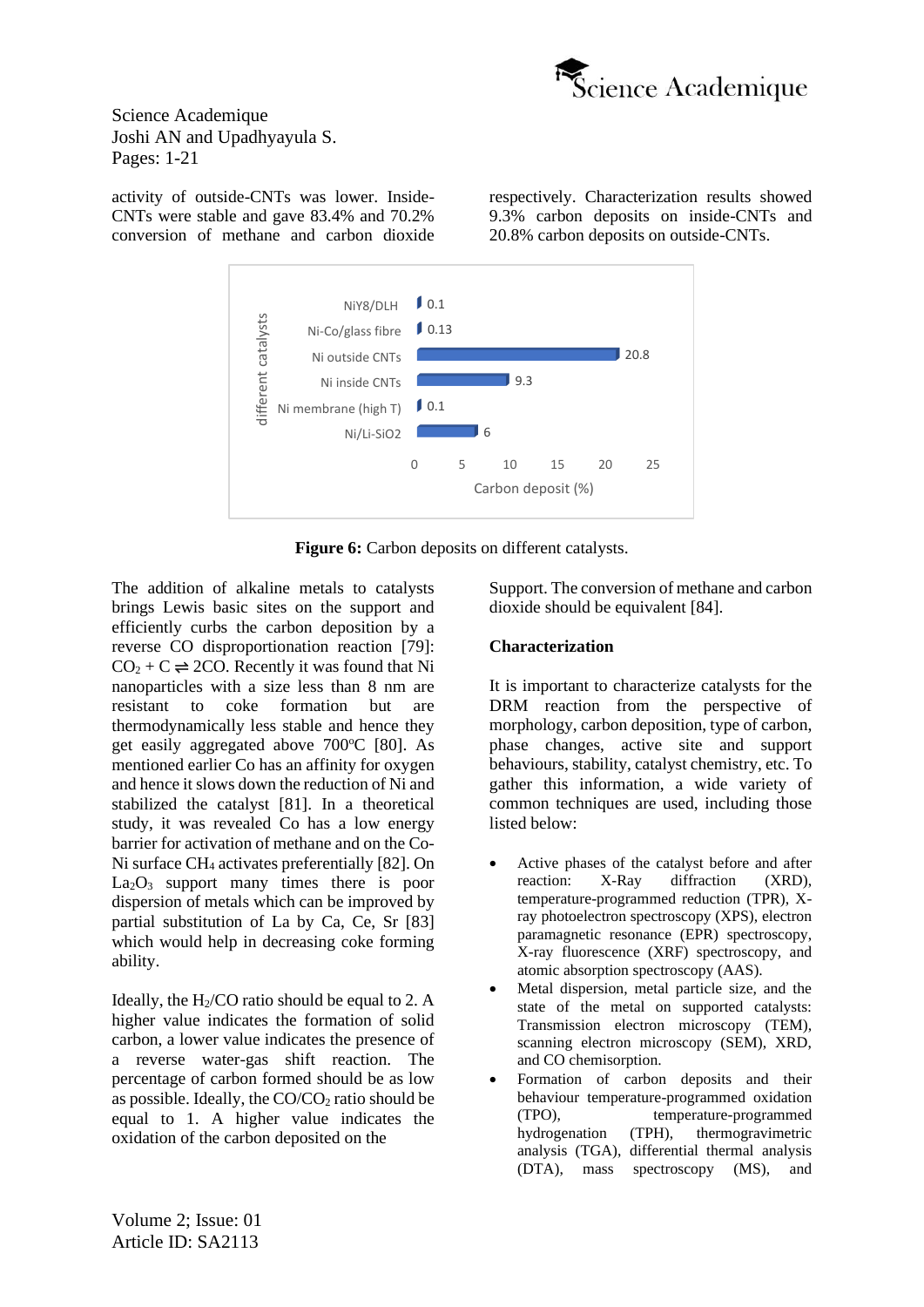

> temperature-programmed surface reaction (TPSR) [31].

**Reactors used for Dry Reforming of Methane**

#### **Membrane Reactor**

The term membrane reactor is for those processes wherein the membrane functions as more than simply a reactive membrane - a membrane matrix used for catalyst immobilization [85]. Considering IUPAC definition, a membrane reactor is a device for simultaneously performing a reaction – steam reforming, dry reforming, autothermal reforming, etc, and a membrane-based separation in the same physical device. Hence, a membrane not only is a separator but also is a part of the reaction [86].

Jonas M. Leimert, et al. developed a membrane reactor with the capillaries made from Ni (Ni201 Material no. 2.4068) [87]. The membrane bundle consisted of 52 single capillaries with 2 mm diameter and 0.1 mm thickness. The length of the tube was 750 mm but the total heated length was 400 mm. The membrane bundle area was 0.13 m<sup>2</sup>. This reactor was proposed in replacement of Pd membranes where the operating temperature required is high. Methane conversion was found to be 70%. Membrane systems at low temperatures show carbon formation leading to membrane degradation [88]. Jonas M. Leimert, et al. found that in the regions where the temperature was  $800^{\circ}$ C, no coke formation was seen whereas in the regions where the temperature is in between  $400-800^{\circ}$ C or less coke prevailed.



**Figure 7:** Membrane reactor [87]



**Figure 8:** Coke formation in reactor  $(T = 400-800^{\circ}C)$  [87].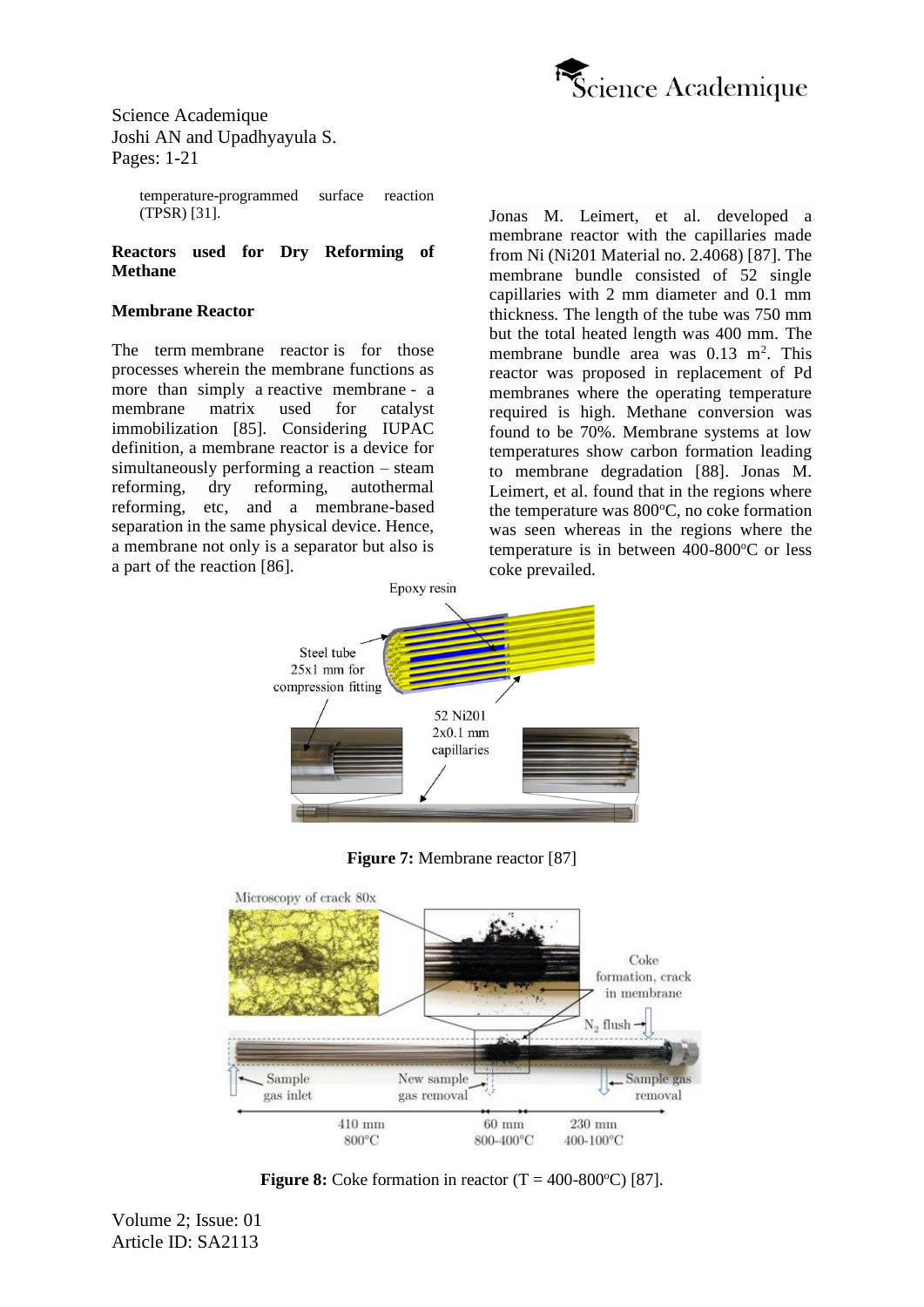

Yang K.Z, et al. compared three different reactors – Fixed bed reactor (FBR), Straight through transport reactor (STTR), and Membrane straight through transport reactor

(MSTTR) [89]. The catalyst used was  $Ni/Al<sub>2</sub>O<sub>3</sub>$ . In STTR, either an inert gas or the reactant itself transports the catalyst through the reactor. With this reactor, any possibility of catalyst decay/selectivity disguise is virtually eliminated because the catalyst and reactants are fed continuously [90]. FBR gave the lowest coke deposit (15%) but also the lowest conversion of reactants. The highest catalytic activity was found in MSTTR. 55% CH<sup>4</sup> conversion and  $95\%$  CO<sub>2</sub> conversion but coke formation were highest (18%). The maximum yield of H<sup>2</sup> was seen in STTR. In MSTTR, after a certain reactor length, the hydrogen flow rate was decreased due to diffusion of  $H_2$ out of the tube with silica membrane [89]. Silica membrane being semi-permeable other species like  $CO$ ,  $CO<sub>2</sub>$ ,  $CH<sub>4</sub>$ ,  $CO<sub>2</sub>$  also pass out.

#### **Fixed Bed Reactors**

A fixed bed reactor (FBR), also known as a packed bed reactor consists of a bed of solid catalysts packed inside. In literature, most of the experiments are performed in a fixed bed reactor. A fixed bed reactor is economical than a membrane reactor and is easy to operate [91].

#### **Mechanism of Dry Reforming of Methane**

Considering Langmuir Hinshelwood Approach for Dry Reforming of Methane reaction with the surface reaction as the Rate Determining Step (RDS) and  $S_1$ ,  $S_2$  as active sites we have the following mechanism: [92]

 $CH_4 + S_1 \rightleftharpoons CH_4$ .  $S_1$  $CO<sub>2</sub> + S<sub>2</sub> \rightleftharpoons CO<sub>2</sub>$ . S<sub>2</sub> CH<sub>4</sub>.  $S_1$  + CO<sub>2</sub>.  $S_2$  +  $S_1$   $\rightleftharpoons$  2CO + 2H<sub>2</sub> +  $S_2$ 

Some researchers also suggest that  $CH<sub>4</sub>$  is first adsorbed at an active site to yield  $CH<sub>2</sub>$  species, which is a rate-determining step.  $CO<sub>2</sub>$  is converted to CO by the reverse water-gas shift reaction.  $H_2$  and CO are produced via the reaction of  $H_2O$  with  $CH_x$  species.

The mechanism is as follows: [93]  $CH4 + (5-x)* \rightarrow CH_x* + (4-x)H^*$ …………..(1)  $CO_2 + H^* \rightarrow CO + OH^*$  …………(2)  $CH_x^* + OH^* \to CH_xO^* + H^*$  …………….(3)  $CH_xO^* \to CO^* + (x/2) H_2$ ……………..(4)  $CO^* \to CO + *$  ……………...(5) 2H\* → H<sup>2</sup> + 2\* …………….(6)

The above mechanism suggests that H\* created in step (1) is essential for the adsorption and activation of  $CO<sub>2</sub>$ .



**Figure 9:** Reaction Mechanism scheme of DRM with supported Ni catalyst [94].

#### **Simulation of DRM in DWSIM**

DWSIM is an open software for chemical process industry simulation. Dry Reforming of Methane is simulated in DWSIM. Using a

reactor, feed stream ( $CH<sub>4</sub>$  and  $CO<sub>2</sub>$ ), products  $(H<sub>2</sub>$  and CO), and catalyst the process is simulated at 800°C and 1.01325 bar. Catalyst used is Ni (density =  $8900 \text{ kg/m}^3$ ). A heterogeneous catalytic reaction model is used.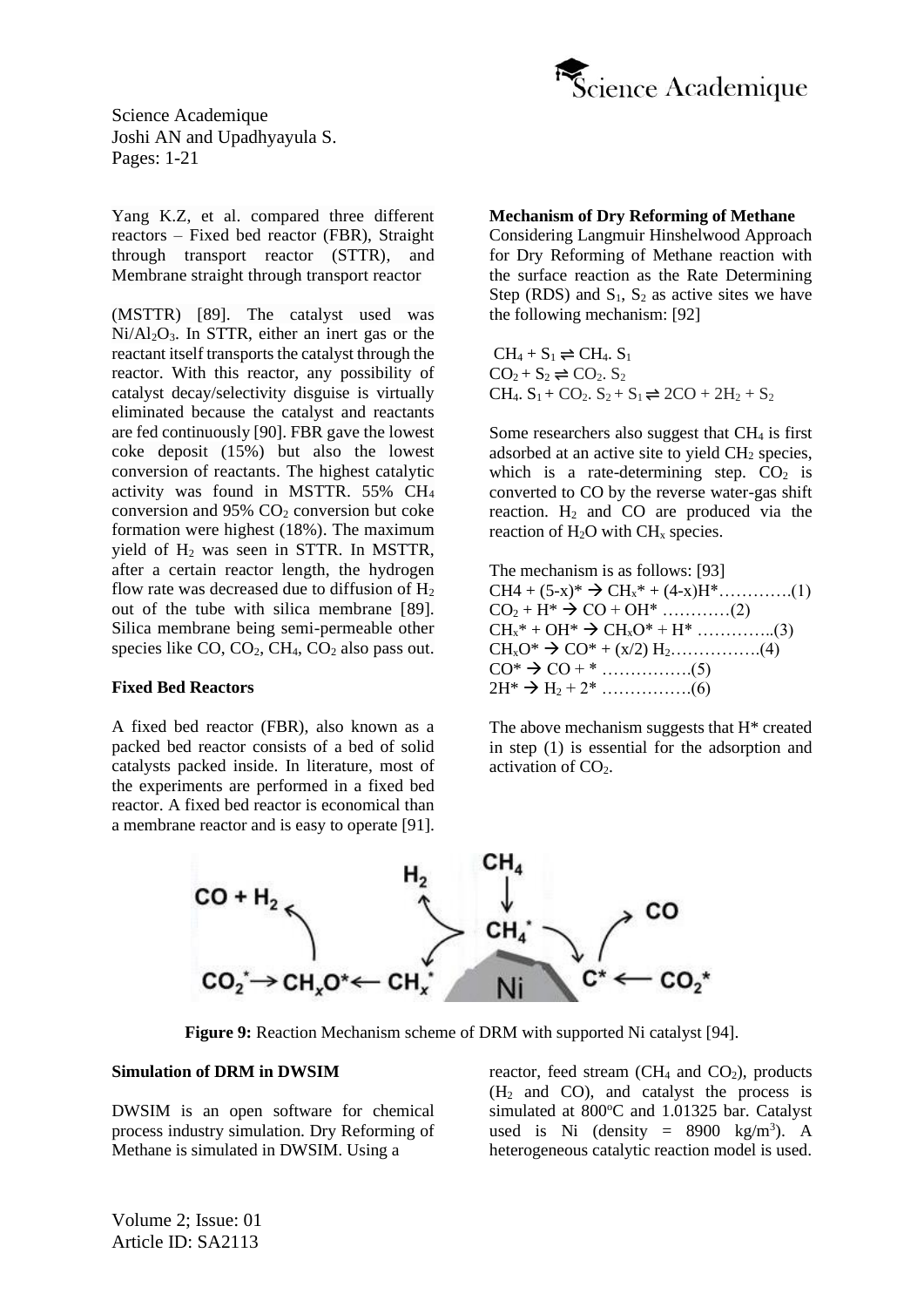





Using reaction kinetics of DRM, we have

Reaction:  $CH_4 + CO_2 \rightarrow 2CO + 2H_2$ Rate=  $k_{DRM}^*((P_{CH4}^*P_{CO2}) - (P_{H2}^{2*}P_{CO}^2)/Kp_{DRM}))/((1+K1^*(P_{CH4}+K2^*P_{CO}))+ (1+K3^*P_{CO2}))$  [95]. Where P is the partial pressure. From the literature,  $K1 = 0.50$  bar<sup>-1</sup>,  $K2 = 9.71$  bar<sup>-1</sup>,  $K3 = 26.21$  bar<sup>-1</sup>  $k_{DRM} = 2.79*10^3 \exp \left( \frac{-225613.58}{R} * \left( \frac{1}{T} \right) \right)$  $\frac{1}{T} - \frac{1}{1123}$  $\frac{1}{1123.15}$ ) mol/g<sub>cat</sub> hr. atm  $Kp_{DRM} = 147.9317$ ,  $k_{DRM} = 905.3$ ,  $R = 8.314$  J/mol K Considering diameter of particle  $= 2$  mm and Void fraction  $= 0.4$ As particle size decreases, pressure drop increases so size is in mm.

| CH <sub>4</sub><br>mole $\overline{C_2}$ |          | mole $\mid T (^{\circ}C) \mid$ | CH <sub>4</sub> | conversion $\vert$ CO <sub>2</sub> conversion $\vert$ H <sub>2</sub> /CO ratio |         |
|------------------------------------------|----------|--------------------------------|-----------------|--------------------------------------------------------------------------------|---------|
| fraction                                 | fraction |                                | (%)             | (%)                                                                            |         |
| 0.5                                      | 0.5      | 800                            | 92.58           | 92.58                                                                          | 1.0     |
| 0.4                                      | 0.6      | 800                            | 98.69           | 65.97                                                                          | 1.0     |
| 0.3                                      | 0.7      | 800                            | 99.71           | 42.73                                                                          | 1.0     |
| 1.0                                      | $1.0\,$  | 800                            | 92.58           | 92.58                                                                          | $1.0\,$ |

**Table 4:** Effect of variation of mole fraction on reactant conversion.

So, it can be seen that with the increasing mole fraction of  $CO<sub>2</sub>$  in the feed the conversion of  $CH<sub>4</sub>$  increases but that of  $CO<sub>2</sub>$  decreases.

Ideally, all the mole fraction ratios give  $H<sub>2</sub>/CO$ ratio of 1.0 based on the stoichiometry of the reaction.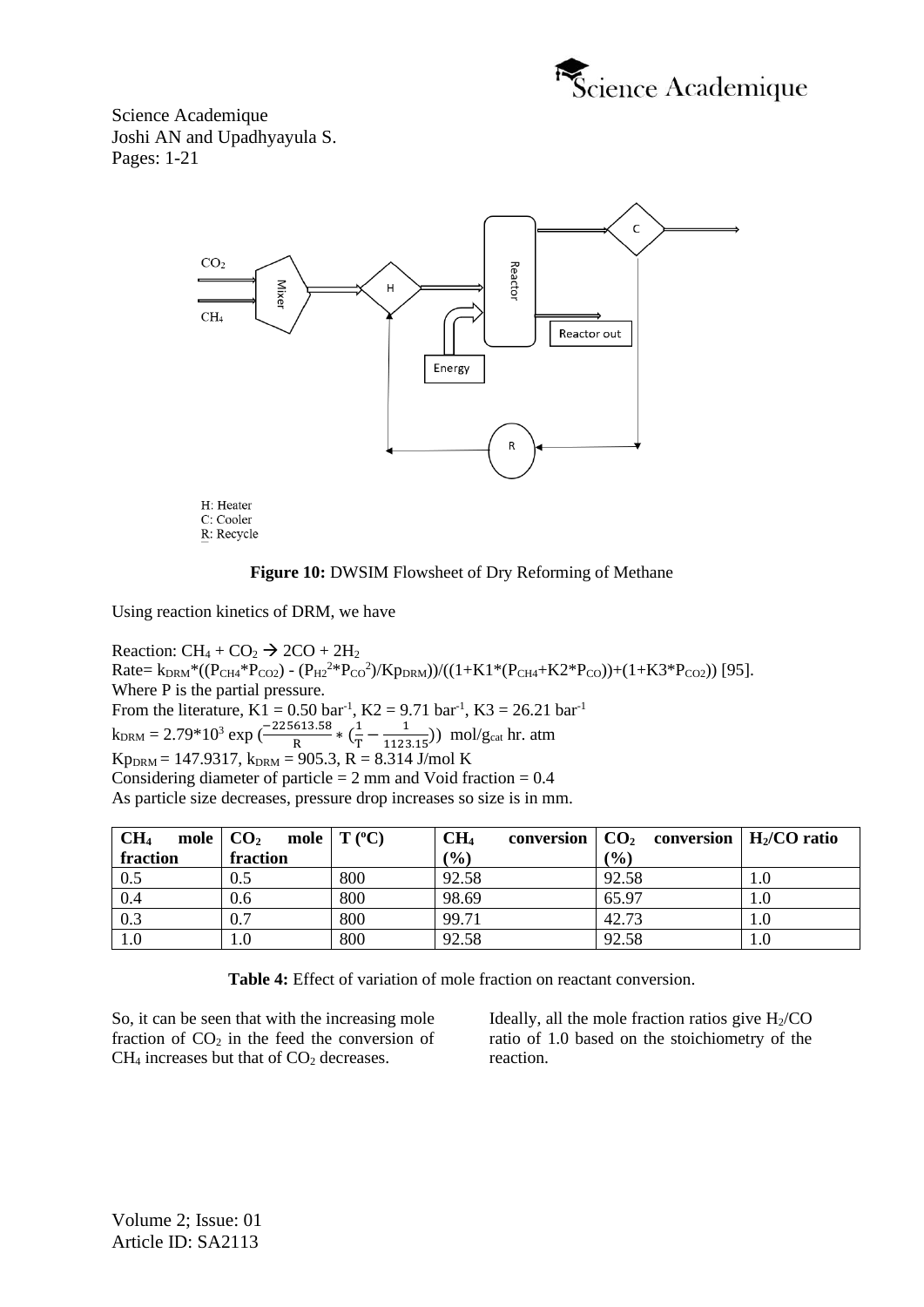



**Figure 10:** Concentration profile for DRM in DWSIM.

Now, when molar ratio of  $CH_4$  and  $CO_2$  is 1:1, with increase in pressure, the conversion of the reactants drops.

| Pressure (bar) | Conversion of reactants (%) |
|----------------|-----------------------------|
|                | 92.67                       |
| 2 O            | 86.71                       |
| 30             | 81.83                       |
|                | 77.66                       |

**Table 5:** Effect of pressure on reactant conversion.

#### **Conclusion**

Thus, it can be inferred that Dry Reforming of Methane (DRM) is a very suitable process to convert greenhouse gases –  $CH_4$  and  $CO_2$  into valuable products like  $CO$  and  $H<sub>2</sub>$ . This process hence tries to solve the environmental issues to some extent. The endothermic nature of this process is the reason for carbonaceous deposits on the catalyst which deactivates the catalyst and hence limits the use. Nickel alone gets easily deactivated so Ni-Co catalyst is widely used for DRM. Many times, Ni on other supports like  $Al_2O_3$ , CeO<sub>2</sub>, MgO, SiO<sub>2</sub>, La<sub>2</sub>O<sub>3</sub> help reducing deactivation to some extent. Various promoters like Y, Zr, Gd, alkaline earth metals are used to avoid carbon deposits. The small size of Ni (approximately  $<$  5 nm) proves to be better performing due to better dispersion on the support. The molar ratio of  $CH<sub>4</sub>/CO<sub>2</sub>$ , the operating temperature, and pressure have considerable influence on the product molar ratio CO/H2, catalyst deactivation, equilibrium

conversion of reactants, and side reactions like methane decomposition, Boudouard reaction,

and water gas shift reaction. The optimum temperature for DRM is found to be in the range of  $650-900$ °C. The pressure is 1 atm. The feed molar ratio should be  $CH_4:CO_2 = 1:1$ . The reaction is simulated on DWSIM software and few plots of pressure variation, mole fraction variation are plotted to verify the experimental analysis by simulation.

The above compilation of literature would try to give a pathway for new research and development in the field of dry reforming methane. The future scope of this process

includes the commercialization of the process to utilize the green-house gases and the development of a catalyst that is highly stable which doesn't get deactivated by carbon deposition and sintering to be used in process industries.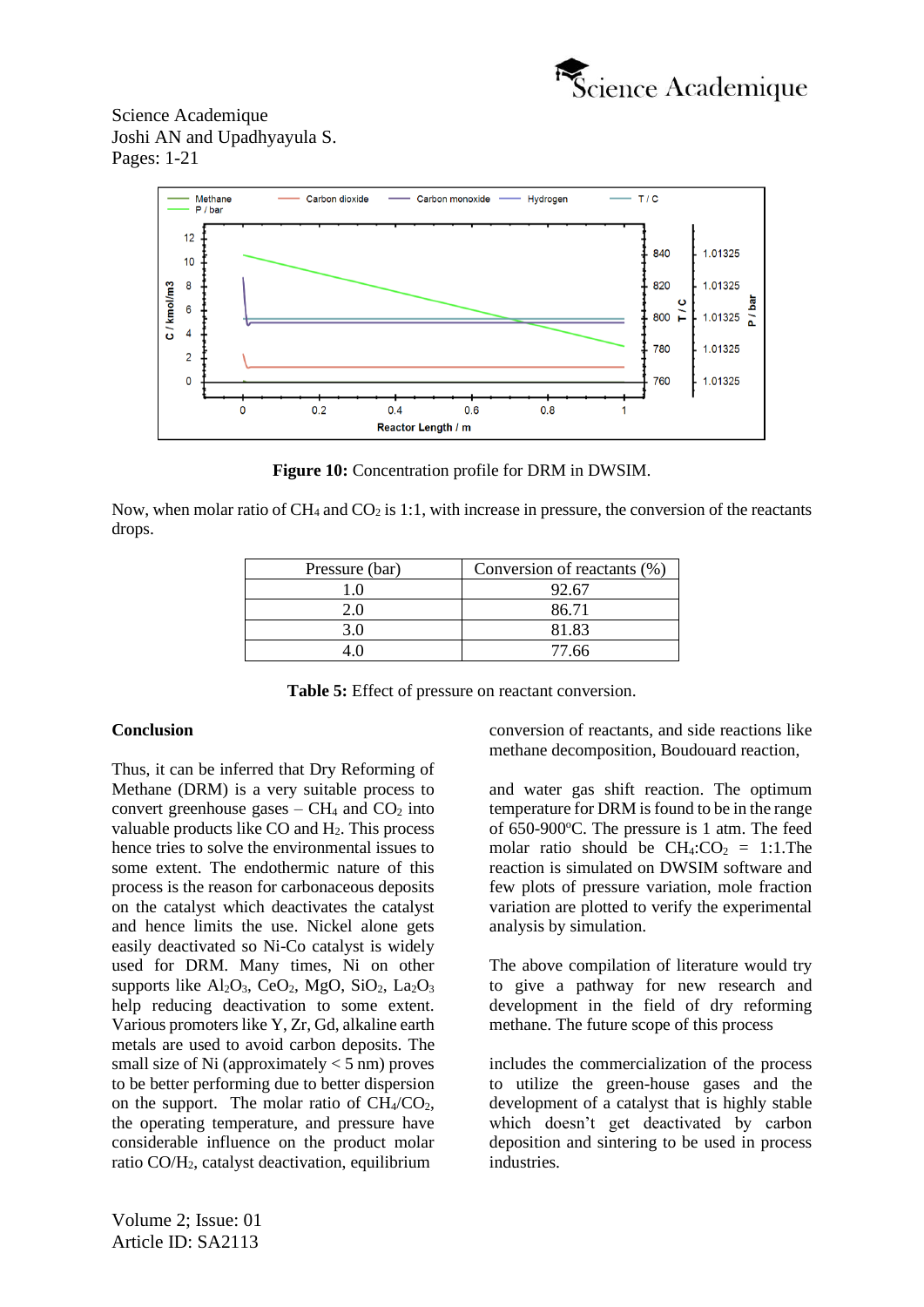

# **References**

- **1.** Arora S, Prasad [R \(2016\) An Overview on](https://pubs.rsc.org/en/content/articlelanding/2016/ra/c6ra20450c#!divAbstract)  [Dry Reforming of Methane: Strategies to](https://pubs.rsc.org/en/content/articlelanding/2016/ra/c6ra20450c#!divAbstract)  [Reduce Carbonaceous Deactivation of](https://pubs.rsc.org/en/content/articlelanding/2016/ra/c6ra20450c#!divAbstract)  Catalysts. [RSC Advances.](https://pubs.rsc.org/en/content/articlelanding/2016/ra/c6ra20450c#!divAbstract)
- **2.** [Tomohiro Yabe, Sekine Y \(2018\)](https://www.sciencedirect.com/science/article/pii/S037838201831097X?via%3Dihub) Methane [conversion using carbon dioxide as](https://www.sciencedirect.com/science/article/pii/S037838201831097X?via%3Dihub)  [oxidizing agent: A review.](https://www.sciencedirect.com/science/article/pii/S037838201831097X?via%3Dihub) Fuel Processing [Technology.](https://www.sciencedirect.com/science/article/pii/S037838201831097X?via%3Dihub)
- **3.** [Bawadi Abdullah, Ghani NAA, N.Vo DV](https://www.sciencedirect.com/science/article/abs/pii/S0959652617311289?via%3Dihub)  [\(2017\) Recent advances in dry reforming of](https://www.sciencedirect.com/science/article/abs/pii/S0959652617311289?via%3Dihub)  [methane over Ni-based catalysts.](https://www.sciencedirect.com/science/article/abs/pii/S0959652617311289?via%3Dihub) Journal of [Cleaner Production.](https://www.sciencedirect.com/science/article/abs/pii/S0959652617311289?via%3Dihub)
- **4.** [San-José-Alonso](https://www.sciencedirect.com/science/article/abs/pii/S0926860X09006486?via%3Dihub) D, Juan-Juan J, Illán-Gómez [MJ, Román-Martínez MC \(2009\)](https://www.sciencedirect.com/science/article/abs/pii/S0926860X09006486?via%3Dihub)  [Ni, Co and Ni-Co bimetallic catalyst for dry](https://www.sciencedirect.com/science/article/abs/pii/S0926860X09006486?via%3Dihub)  [reforming of methane.](https://www.sciencedirect.com/science/article/abs/pii/S0926860X09006486?via%3Dihub) Applied Catalysis [A: General.](https://www.sciencedirect.com/science/article/abs/pii/S0926860X09006486?via%3Dihub)
- **5.** Świrk K, Gálvez ME, Motak [M, Grzybek](https://www.sciencedirect.com/science/article/abs/pii/S1566736718303807) T, Rønning [M, et al. \(2018\) Dry reforming](https://www.sciencedirect.com/science/article/abs/pii/S1566736718303807)  [of methane over Zr-](https://www.sciencedirect.com/science/article/abs/pii/S1566736718303807) and Y-modified [Ni/Mg/Al double-layered](https://www.sciencedirect.com/science/article/abs/pii/S1566736718303807) hydroxides. [Catcom.](https://www.sciencedirect.com/science/article/abs/pii/S1566736718303807)
- **6.** [Gavrilova NN, Sapunov VN, Skudin VV](https://www.sciencedirect.com/science/article/abs/pii/S1385894719311933?via%3Dihub)  [\(2019\) Intensification of dry reforming of](https://www.sciencedirect.com/science/article/abs/pii/S1385894719311933?via%3Dihub)  [methane on membrane catalyst. Chemical](https://www.sciencedirect.com/science/article/abs/pii/S1385894719311933?via%3Dihub)  [Engineering Journal.](https://www.sciencedirect.com/science/article/abs/pii/S1385894719311933?via%3Dihub)
- **7.** [Marinho ALA, Rabelo-Neto RC, Epron F,](https://www.sciencedirect.com/science/article/abs/pii/S0926337319311336?via%3Dihub)  [Bion N, Toniolo FS, et al. \(2019\)](https://www.sciencedirect.com/science/article/abs/pii/S0926337319311336?via%3Dihub) [Embedded Ni nanoparticles in CeZrO2 as](https://www.sciencedirect.com/science/article/abs/pii/S0926337319311336?via%3Dihub)  [stable catalyst for dry reforming of](https://www.sciencedirect.com/science/article/abs/pii/S0926337319311336?via%3Dihub)  methane. [Applied Catalysis B:](https://www.sciencedirect.com/science/article/abs/pii/S0926337319311336?via%3Dihub)  [Environmental.](https://www.sciencedirect.com/science/article/abs/pii/S0926337319311336?via%3Dihub)
- **8.** Dan M, Mihet [M, Lazar MD \(2020\)](https://www.sciencedirect.com/science/article/abs/pii/S0360319919347263?via%3Dihub)  [Hydrogen and/or syngas production by](https://www.sciencedirect.com/science/article/abs/pii/S0360319919347263?via%3Dihub)  [combined steam and dry reforming of](https://www.sciencedirect.com/science/article/abs/pii/S0360319919347263?via%3Dihub)  [methane on nickel catalysts.](https://www.sciencedirect.com/science/article/abs/pii/S0360319919347263?via%3Dihub) International [Journal of Hydrogen Energy.](https://www.sciencedirect.com/science/article/abs/pii/S0360319919347263?via%3Dihub)
- **9.** [Luengnaruemitchai A, Kaengsilalai A](https://www.sciencedirect.com/science/article/abs/pii/S1385894708003070)  [\(2008\) Activity of different zeolite](https://www.sciencedirect.com/science/article/abs/pii/S1385894708003070)[supported Ni catalysts for methane](https://www.sciencedirect.com/science/article/abs/pii/S1385894708003070)  [reforming with carbon dioxide.](https://www.sciencedirect.com/science/article/abs/pii/S1385894708003070) Chemical [Engineering Journal.](https://www.sciencedirect.com/science/article/abs/pii/S1385894708003070)
- **10.** [Koytsoumpa](https://www.researchgate.net/publication/318693540_The_CO2_economy_Review_of_CO2_capture_and_reuse_technologies) EI, Bergins C, Kakaras E (2018). The  $CO<sub>2</sub>$  economy: Review of  $CO<sub>2</sub>$ [capture and reuse technologies. Journal of](https://www.researchgate.net/publication/318693540_The_CO2_economy_Review_of_CO2_capture_and_reuse_technologies)  [Supercritical Fluids](https://www.researchgate.net/publication/318693540_The_CO2_economy_Review_of_CO2_capture_and_reuse_technologies) 132: 3–16.
- **11.** Wehinger [GD, Eppinger T, Kraume M](https://onlinelibrary.wiley.com/doi/abs/10.1002/cite.201400153) (2015) [Evaluating catalytic fixed bed](https://onlinelibrary.wiley.com/doi/abs/10.1002/cite.201400153)  [reactors for Dry Reforming of Methane](https://onlinelibrary.wiley.com/doi/abs/10.1002/cite.201400153)

Volume 2; Issue: 01 Article ID: SA2113

[with Detailed CFD.](https://onlinelibrary.wiley.com/doi/abs/10.1002/cite.201400153) Chemie Ingenieur [Technik.](https://onlinelibrary.wiley.com/doi/abs/10.1002/cite.201400153)

- **12.** Akri M, El Kasmi A, [Batiot-Dupeyrat](https://www.mdpi.com/2073-4344/10/6/630) C, Qiao B [\(2020\) Highly Active and Carbon-](https://www.mdpi.com/2073-4344/10/6/630)[Resistant Nickel Single-Atom Catalysts for](https://www.mdpi.com/2073-4344/10/6/630)  [Methane Dry Reforming.](https://www.mdpi.com/2073-4344/10/6/630) Catalysts 10, [630.](https://www.mdpi.com/2073-4344/10/6/630)
- **13.** [Gangadharan P, Kanchi](https://www.sciencedirect.com/science/article/abs/pii/S0263876212001438) KC, Lou HH [\(2012\) Evaluation of the Economic and](https://www.sciencedirect.com/science/article/abs/pii/S0263876212001438)  [Environmental Impact of Combining Dry](https://www.sciencedirect.com/science/article/abs/pii/S0263876212001438)  [Reforming with Steam Reforming of](https://www.sciencedirect.com/science/article/abs/pii/S0263876212001438)  [Methane. Chem. Engg. Res. Design 90:](https://www.sciencedirect.com/science/article/abs/pii/S0263876212001438) [1956–1968.](https://www.sciencedirect.com/science/article/abs/pii/S0263876212001438)
- **14.** [Takeshi Fujita, Peng X, Yamaguchi A, Cho](https://pubs.acs.org/doi/10.1021/acsomega.8b02023)  [Y, Zhang Y, et.al, \(2018\) Nanoporous](https://pubs.acs.org/doi/10.1021/acsomega.8b02023)  [Nickel Composite Catalyst for the Dry](https://pubs.acs.org/doi/10.1021/acsomega.8b02023)  [Reforming of Methane.](https://pubs.acs.org/doi/10.1021/acsomega.8b02023) ACS Omega.
- **15.** Chen [WH, Lin](https://www.researchgate.net/publication/251580041_Thermodynamic_analysis_of_hydrogen_production_from_methane_via_autothermal_reforming_and_partial_oxidation_followed_by_water_gas_shift_reaction) MR, Lu JJ, Chao Y, Leu TS, et al. [\(2010\) Thermodynamic Analysis of](https://www.researchgate.net/publication/251580041_Thermodynamic_analysis_of_hydrogen_production_from_methane_via_autothermal_reforming_and_partial_oxidation_followed_by_water_gas_shift_reaction)  [Hydrogen Production from Methane via](https://www.researchgate.net/publication/251580041_Thermodynamic_analysis_of_hydrogen_production_from_methane_via_autothermal_reforming_and_partial_oxidation_followed_by_water_gas_shift_reaction)  [Autothermal Reforming and Partial](https://www.researchgate.net/publication/251580041_Thermodynamic_analysis_of_hydrogen_production_from_methane_via_autothermal_reforming_and_partial_oxidation_followed_by_water_gas_shift_reaction)  [Oxidation Followed by Water Gas Shift](https://www.researchgate.net/publication/251580041_Thermodynamic_analysis_of_hydrogen_production_from_methane_via_autothermal_reforming_and_partial_oxidation_followed_by_water_gas_shift_reaction)  [Reaction. Int. J. Hyd. Ener.](https://www.researchgate.net/publication/251580041_Thermodynamic_analysis_of_hydrogen_production_from_methane_via_autothermal_reforming_and_partial_oxidation_followed_by_water_gas_shift_reaction)
- **16.** Fakeeha AH Kasim [SO, Ibrahim](https://www.mdpi.com/1996-1944/12/11/1777) AA, Abasaeed [AE, Al-Fatesh AS \(2019\)](https://www.mdpi.com/1996-1944/12/11/1777)  [Influence of Nature Support on Methane](https://www.mdpi.com/1996-1944/12/11/1777)  and  $CO<sub>2</sub>$  Conversion in a Dry Reforming [Reaction over Nickel-Supported](https://www.mdpi.com/1996-1944/12/11/1777)  Catalysts. [Materials.](https://www.mdpi.com/1996-1944/12/11/1777)
- **17.** Julian R.H. Ross, Galway (IE); Bhari Mallanna Nagaraja, Bangalore (IN); Dmitri A. Bulushev, Novosibirsk (RU), Potassium Doped Ni-MgO-ZrO<sub>2</sub> catalysts for Dry Reforming of Methane to Synthesis Gas, United States (12) Patent Application Publication (2015), US 2015/0375211 A1.
- **18.** [Wang Y, Yao L, Wang Y, Wang S, Zhao](https://pubs.acs.org/doi/10.1021/acscatal.8b00584)  Q, Mao D, et [al. \(2018\) Low-Temperature](https://pubs.acs.org/doi/10.1021/acscatal.8b00584)  Catalytic CO<sub>2</sub> Dry Reforming of Methane [on Ni-Si/ ZrO2 Catalyst.](https://pubs.acs.org/doi/10.1021/acscatal.8b00584) ACS Catalysis.
- **19.** Yu M, Zhu K, Liu Z, Xiao [H, Deng](https://www.researchgate.net/publication/259136243_Carbon_dioxide_reforming_of_methane_over_promoted_NixMg1-xO_1_1_1_platelet_catalyst_derived_from_solvothermal_synthesis) W, et al. (2014) [Carbon Dioxide Reforming of](https://www.researchgate.net/publication/259136243_Carbon_dioxide_reforming_of_methane_over_promoted_NixMg1-xO_1_1_1_platelet_catalyst_derived_from_solvothermal_synthesis)  [Methane over Promoted NixMg1-xO \(111\)](https://www.researchgate.net/publication/259136243_Carbon_dioxide_reforming_of_methane_over_promoted_NixMg1-xO_1_1_1_platelet_catalyst_derived_from_solvothermal_synthesis)  [Platelet Catalyst Derived from](https://www.researchgate.net/publication/259136243_Carbon_dioxide_reforming_of_methane_over_promoted_NixMg1-xO_1_1_1_platelet_catalyst_derived_from_solvothermal_synthesis)  [Solvothermal Synthesis. App. Catal. B](https://www.researchgate.net/publication/259136243_Carbon_dioxide_reforming_of_methane_over_promoted_NixMg1-xO_1_1_1_platelet_catalyst_derived_from_solvothermal_synthesis)  [Env: 177–190.](https://www.researchgate.net/publication/259136243_Carbon_dioxide_reforming_of_methane_over_promoted_NixMg1-xO_1_1_1_platelet_catalyst_derived_from_solvothermal_synthesis)
- **20.** Zhang [G, Wang Y, Li X, Bai Y, Zheng L,](https://pubs.acs.org/doi/10.1021/acs.iecr.8b03612)  et al. [\(2018\) Effect of Gd promoter on the](https://pubs.acs.org/doi/10.1021/acs.iecr.8b03612)  [structure and catalytic performance of](https://pubs.acs.org/doi/10.1021/acs.iecr.8b03612)  [mesoporous Ni/Al2O3-CeO2 in dry](https://pubs.acs.org/doi/10.1021/acs.iecr.8b03612)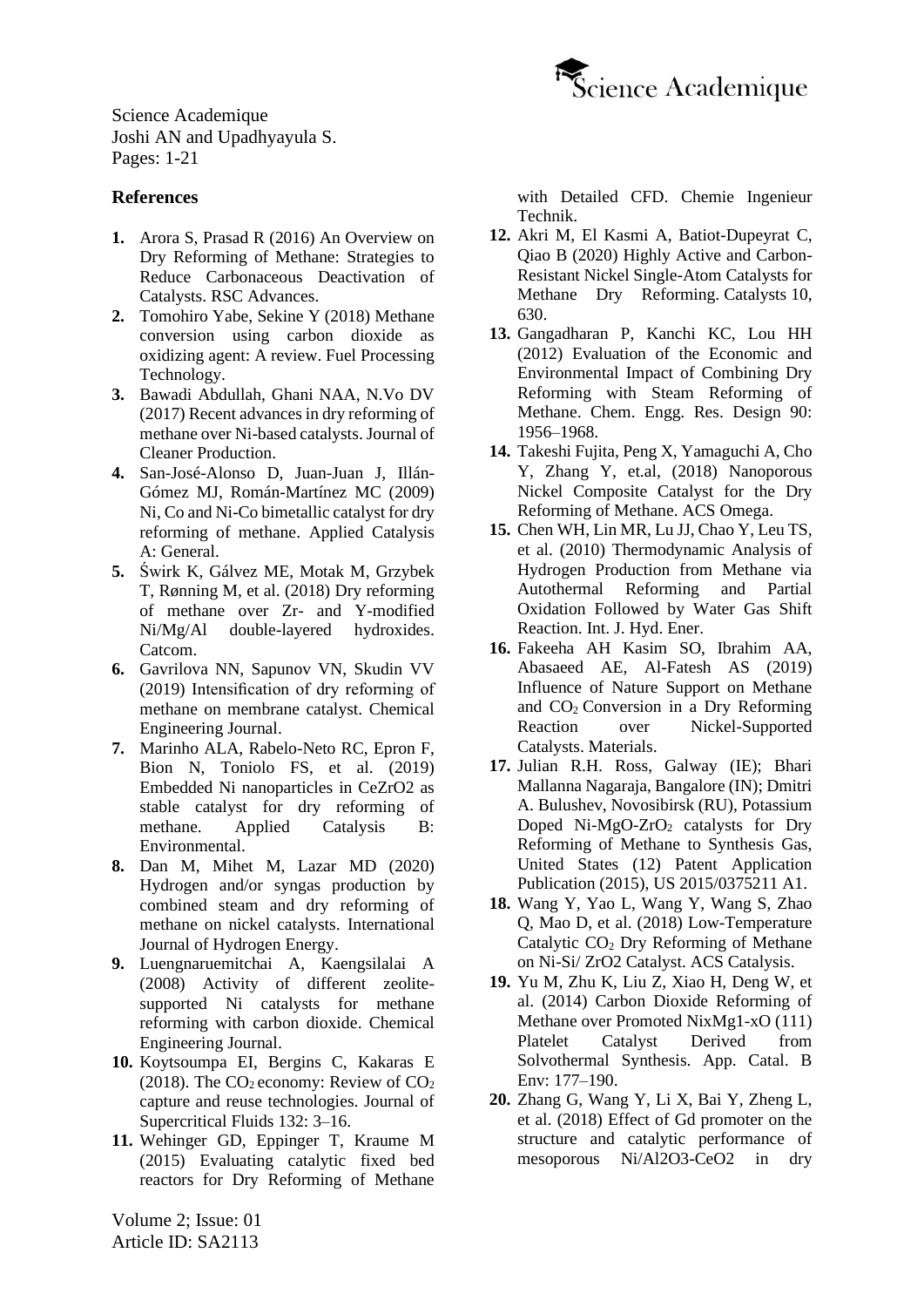

> [reforming of methane, Kinetics, Catalysis](https://pubs.acs.org/doi/10.1021/acs.iecr.8b03612)  [and Reaction Engineering.](https://pubs.acs.org/doi/10.1021/acs.iecr.8b03612)

- **21.** Ashley B (2016) Catalyst for Dry Reforming of Methane and method for the preparation thereof. European patent..
- **22.** [Al-Fatesh ASA, Fakeeha](https://www.sciencedirect.com/science/article/abs/pii/S1872206710602677) AH, Abasaeed [AE \(2011\) Effect of Selected Promoters on](https://www.sciencedirect.com/science/article/abs/pii/S1872206710602677)  Ni/Al2O<sup>3</sup> [Catalyst Performance in Methane](https://www.sciencedirect.com/science/article/abs/pii/S1872206710602677)  [Dry Reforming. Chin](https://www.sciencedirect.com/science/article/abs/pii/S1872206710602677) J Catal 32: 1604– [1609.](https://www.sciencedirect.com/science/article/abs/pii/S1872206710602677)
- **23.** Al-Fatesh A (2105) [Suppression of Carbon](https://www.sciencedirect.com/science/article/pii/S1018363913000482)  Formation in  $CH_4$ - $CO_2$  Reforming by [Addition of Sr in to Bimetallic Ni-Co/Al](https://www.sciencedirect.com/science/article/pii/S1018363913000482)<sub>2</sub>O<sub>3</sub> [Catalyst. J. King. Saud. Univ.-Engg. Sci](https://www.sciencedirect.com/science/article/pii/S1018363913000482) [27: 101-107.](https://www.sciencedirect.com/science/article/pii/S1018363913000482)
- **24.** Świrk K, Gálvez ME, Motak [M, Grzybek](https://www.researchgate.net/publication/326973025_Yttrium_promoted_Ni-based_double-layered_hydroxides_for_dry_methane_reforming) T, Rønning [M, et al. \(2018\) Yttrium](https://www.researchgate.net/publication/326973025_Yttrium_promoted_Ni-based_double-layered_hydroxides_for_dry_methane_reforming)  [promoted Ni-based double-layered](https://www.researchgate.net/publication/326973025_Yttrium_promoted_Ni-based_double-layered_hydroxides_for_dry_methane_reforming)  [hydroxides for dry methane reforming, J.](https://www.researchgate.net/publication/326973025_Yttrium_promoted_Ni-based_double-layered_hydroxides_for_dry_methane_reforming)  CO<sup>2</sup> [Util. 27: 247–258.](https://www.researchgate.net/publication/326973025_Yttrium_promoted_Ni-based_double-layered_hydroxides_for_dry_methane_reforming)
- **25.** Świrk K, Motak [M, Grzybek](https://www.x-mol.com/paper/1225039670620504068?recommendPaper=64079) T, Rønning M, Da Costa P (2018) [Effect of low loading](https://www.x-mol.com/paper/1225039670620504068?recommendPaper=64079)  [of yttrium on Ni-based layered double](https://www.x-mol.com/paper/1225039670620504068?recommendPaper=64079)  hydroxides in  $CO<sub>2</sub>$  reforming of CH4, [React. Kinet. Mech. Catal.](https://www.x-mol.com/paper/1225039670620504068?recommendPaper=64079)
- **26.** [Luyben WL \(2014\) Design and Control of](https://pubs.acs.org/doi/abs/10.1021/ie5023942)  [the Dry Methane Reforming Process.](https://pubs.acs.org/doi/abs/10.1021/ie5023942)  [Industrial and Engineering Chemistry](https://pubs.acs.org/doi/abs/10.1021/ie5023942)  [Research.](https://pubs.acs.org/doi/abs/10.1021/ie5023942)
- **27.** [Rego de Vasconcelos BR, Minh DP,](https://www.sciencedirect.com/science/article/abs/pii/S0360319919330411)  [Martins E, Germeau A,](https://www.sciencedirect.com/science/article/abs/pii/S0360319919330411) et al. (2020) [Highly-efficient hydroxyapatite-supported](https://www.sciencedirect.com/science/article/abs/pii/S0360319919330411)  [nickel catalysts for dry reforming of](https://www.sciencedirect.com/science/article/abs/pii/S0360319919330411)  methane. [International Journal of](https://www.sciencedirect.com/science/article/abs/pii/S0360319919330411)  [Hydrogen Energy.](https://www.sciencedirect.com/science/article/abs/pii/S0360319919330411)
- **28.** [García ID, Stankiewicz A, Nigar H](https://www.sciencedirect.com/science/article/pii/S092058612030239X#:~:text=In%20the%20present%20work%2C%20the,%2DSiC%20and%20Ni%2FSiC.) (2020) [Syngas production via microwave-assisted](https://www.sciencedirect.com/science/article/pii/S092058612030239X#:~:text=In%20the%20present%20work%2C%20the,%2DSiC%20and%20Ni%2FSiC.)  [dry reforming of methane, Catalysis Today.](https://www.sciencedirect.com/science/article/pii/S092058612030239X#:~:text=In%20the%20present%20work%2C%20the,%2DSiC%20and%20Ni%2FSiC.)
- **29.** Palmer [C, Upham DC, Smart S, Gordan](https://www.nature.com/articles/s41929-019-0416-2#:~:text=Dry%20reforming%20of%20methane%20usually,mol%25%20Ni%3AIn).)  MJ, Metiu H, et [al. \(2020\) Dry reforming of](https://www.nature.com/articles/s41929-019-0416-2#:~:text=Dry%20reforming%20of%20methane%20usually,mol%25%20Ni%3AIn).)  [methane catalysed by molten metal alloys,](https://www.nature.com/articles/s41929-019-0416-2#:~:text=Dry%20reforming%20of%20methane%20usually,mol%25%20Ni%3AIn).)  [Nature Catalysis.](https://www.nature.com/articles/s41929-019-0416-2#:~:text=Dry%20reforming%20of%20methane%20usually,mol%25%20Ni%3AIn).)
- **30.** Wei [Q, Gao X, Wang L, Ma Q](https://www.sciencedirect.com/science/article/abs/pii/S0016236120306268#:~:text=The%20Ni%2FCe%2DAl%2D,catalytic%20stability%20with%20250%20h.) (2020) [Rational design of nickel-based catalyst](https://www.sciencedirect.com/science/article/abs/pii/S0016236120306268#:~:text=The%20Ni%2FCe%2DAl%2D,catalytic%20stability%20with%20250%20h.)  [coupling with combined methane](https://www.sciencedirect.com/science/article/abs/pii/S0016236120306268#:~:text=The%20Ni%2FCe%2DAl%2D,catalytic%20stability%20with%20250%20h.)  [reforming to steadily produce syngas. Fuel.](https://www.sciencedirect.com/science/article/abs/pii/S0016236120306268#:~:text=The%20Ni%2FCe%2DAl%2D,catalytic%20stability%20with%20250%20h.)
- **31.** Fan [MS, Abdullah](https://chemistry-europe.onlinelibrary.wiley.com/doi/abs/10.1002/cctc.200900025) AZ, Bhatia S (2009) [Catalytic Technology of Carbon Dioxide of](https://chemistry-europe.onlinelibrary.wiley.com/doi/abs/10.1002/cctc.200900025)  [Methane to Synthesis Gas. Chem. Cat.](https://chemistry-europe.onlinelibrary.wiley.com/doi/abs/10.1002/cctc.200900025)  Chem 1: [192-208.](https://chemistry-europe.onlinelibrary.wiley.com/doi/abs/10.1002/cctc.200900025)
- **32.** [Vafaeian Y, Haghighi M,](https://inis.iaea.org/search/search.aspx?orig_q=RN:46004674)  [Aghamohammadi S](https://inis.iaea.org/search/search.aspx?orig_q=RN:46004674) (2013) Ultrasound [assisted dispersion of different amount of](https://inis.iaea.org/search/search.aspx?orig_q=RN:46004674)  [Ni over ZSM-5 used as nanostructured](https://inis.iaea.org/search/search.aspx?orig_q=RN:46004674) catalyst for hydrogen production via  $CO<sub>2</sub>$ [reforming of methane. Energy Convers](https://inis.iaea.org/search/search.aspx?orig_q=RN:46004674)  [Manage 76:](https://inis.iaea.org/search/search.aspx?orig_q=RN:46004674) 1093–103.
- **33.** Song [Y, Ozdemir E, Ramesh S, Adishev A,](https://science.sciencemag.org/content/367/6479/777)  Subramanian S, et [al. \(2020\) Dry reforming](https://science.sciencemag.org/content/367/6479/777)  [of methane by stable Ni-Mo nanocatalysts](https://science.sciencemag.org/content/367/6479/777)  [on single-crystalline MgO.](https://science.sciencemag.org/content/367/6479/777) Science.
- **34.** Lu [M, Zhang X, Deng J, Kuboon S,](https://pubs.rsc.org/en/content/articlelanding/2020/cy/d0cy00537a#!divAbstract)  [Faungnawakij K, et al.](https://pubs.rsc.org/en/content/articlelanding/2020/cy/d0cy00537a#!divAbstract) (2013) Coking [resistant dry reforming of methane over](https://pubs.rsc.org/en/content/articlelanding/2020/cy/d0cy00537a#!divAbstract)  [BN-nanoceria interface-confined catalyst.](https://pubs.rsc.org/en/content/articlelanding/2020/cy/d0cy00537a#!divAbstract)  [Catalysis Science and Technology RSC.](https://pubs.rsc.org/en/content/articlelanding/2020/cy/d0cy00537a#!divAbstract)
- **35.** Zhang [Y, Weng](https://pubs.acs.org/doi/abs/10.1021/acs.nanolett.5b01205) X, Li H, Li H, Wei M, et al. (2015) [Hexagonal Boron Nitride Cover](https://pubs.acs.org/doi/abs/10.1021/acs.nanolett.5b01205)  [on Pt\(111\): A New Route to Tune](https://pubs.acs.org/doi/abs/10.1021/acs.nanolett.5b01205)  [Molecule–Metal Interaction and Metal-](https://pubs.acs.org/doi/abs/10.1021/acs.nanolett.5b01205)[Catalyzed Reactions. Nano Lett](https://pubs.acs.org/doi/abs/10.1021/acs.nanolett.5b01205) 15: 3616- [3623.](https://pubs.acs.org/doi/abs/10.1021/acs.nanolett.5b01205)
- **36.** Takami D, Ito [Y, Kawaharasaki](https://pubs.rsc.org/en/content/articlelanding/2019/se/c9se00206e#!divAbstract) S, [Yamamoto A, Yoshida](https://pubs.rsc.org/en/content/articlelanding/2019/se/c9se00206e#!divAbstract) H (2019) Low [temperature dry reforming of methane over](https://pubs.rsc.org/en/content/articlelanding/2019/se/c9se00206e#!divAbstract)  [plasmonic Ni photocatalysts under visible](https://pubs.rsc.org/en/content/articlelanding/2019/se/c9se00206e#!divAbstract)  [light irradiation. Sustainable Energy &](https://pubs.rsc.org/en/content/articlelanding/2019/se/c9se00206e#!divAbstract)  [Fuels.](https://pubs.rsc.org/en/content/articlelanding/2019/se/c9se00206e#!divAbstract)
- **37.** Wibowo [S, Yamaguchi](https://www.journal.csj.jp/doi/10.1246/cl.180347) A, Shoji S, Fujita [T, Abe H, et al. \(2018\)](https://www.journal.csj.jp/doi/10.1246/cl.180347) Photo-assisted Dry [Reforming of Methane over Strontium](https://www.journal.csj.jp/doi/10.1246/cl.180347)  [Titanate. Chemistry Letters](https://www.journal.csj.jp/doi/10.1246/cl.180347) 47: 935-937.
- **38.** [Yohei Cho, Shoji S, Yamaguchi A,](https://pubs.rsc.org/en/content/articlelanding/2020/cc/d0cc00729c#!divAbstract)  [Hoshina T, Fujita T, et](https://pubs.rsc.org/en/content/articlelanding/2020/cc/d0cc00729c#!divAbstract) al. (2020) Visible [light driven dry reforming of methane using](https://pubs.rsc.org/en/content/articlelanding/2020/cc/d0cc00729c#!divAbstract)  [semiconductor supported catalyst.](https://pubs.rsc.org/en/content/articlelanding/2020/cc/d0cc00729c#!divAbstract)  [Chemical Communications.](https://pubs.rsc.org/en/content/articlelanding/2020/cc/d0cc00729c#!divAbstract)
- **39.** [Swirk K, Zhang H, Li S, Chen Y, Rønning](https://www.sciencedirect.com/science/article/abs/pii/S0920586120301498?via%3Dihub)  M, et al. (2020) [Carbon-resistant NiO-](https://www.sciencedirect.com/science/article/abs/pii/S0920586120301498?via%3Dihub)Y<sub>2</sub>O<sub>3</sub>-nanostructured catalysts derived [from double-layered hydroxides for dry](https://www.sciencedirect.com/science/article/abs/pii/S0920586120301498?via%3Dihub)  [reforming of methane, Catalysis Today.](https://www.sciencedirect.com/science/article/abs/pii/S0920586120301498?via%3Dihub)
- **40.** Bian Z, [Das S, Wai MH, Hongmanorom P,](https://chemistry-europe.onlinelibrary.wiley.com/doi/full/10.1002/cphc.201700529)  [Kawi S \(2017\) A Review on Bimetallic](https://chemistry-europe.onlinelibrary.wiley.com/doi/full/10.1002/cphc.201700529)  [Nickel-Based Catalysts for CO](https://chemistry-europe.onlinelibrary.wiley.com/doi/full/10.1002/cphc.201700529)<sub>2</sub> Reforming of Methane. [ChemPhysChem Reviews.](https://chemistry-europe.onlinelibrary.wiley.com/doi/full/10.1002/cphc.201700529)
- **41.** Prins R (2012) [Hydrogen Spillover. Facts](https://pubs.acs.org/doi/10.1021/cr200346z)  [and Fiction. Chemical Reviews.](https://pubs.acs.org/doi/10.1021/cr200346z)
- **42.** Chunshan S, Pan W [\(2004\) Tri Reforming](https://pennstate.pure.elsevier.com/en/publications/tri-reforming-of-methane-a-novel-concept-for-synthesis-of-industr)  [of Methane: A Novel Concept for Synthesis](https://pennstate.pure.elsevier.com/en/publications/tri-reforming-of-methane-a-novel-concept-for-synthesis-of-industr)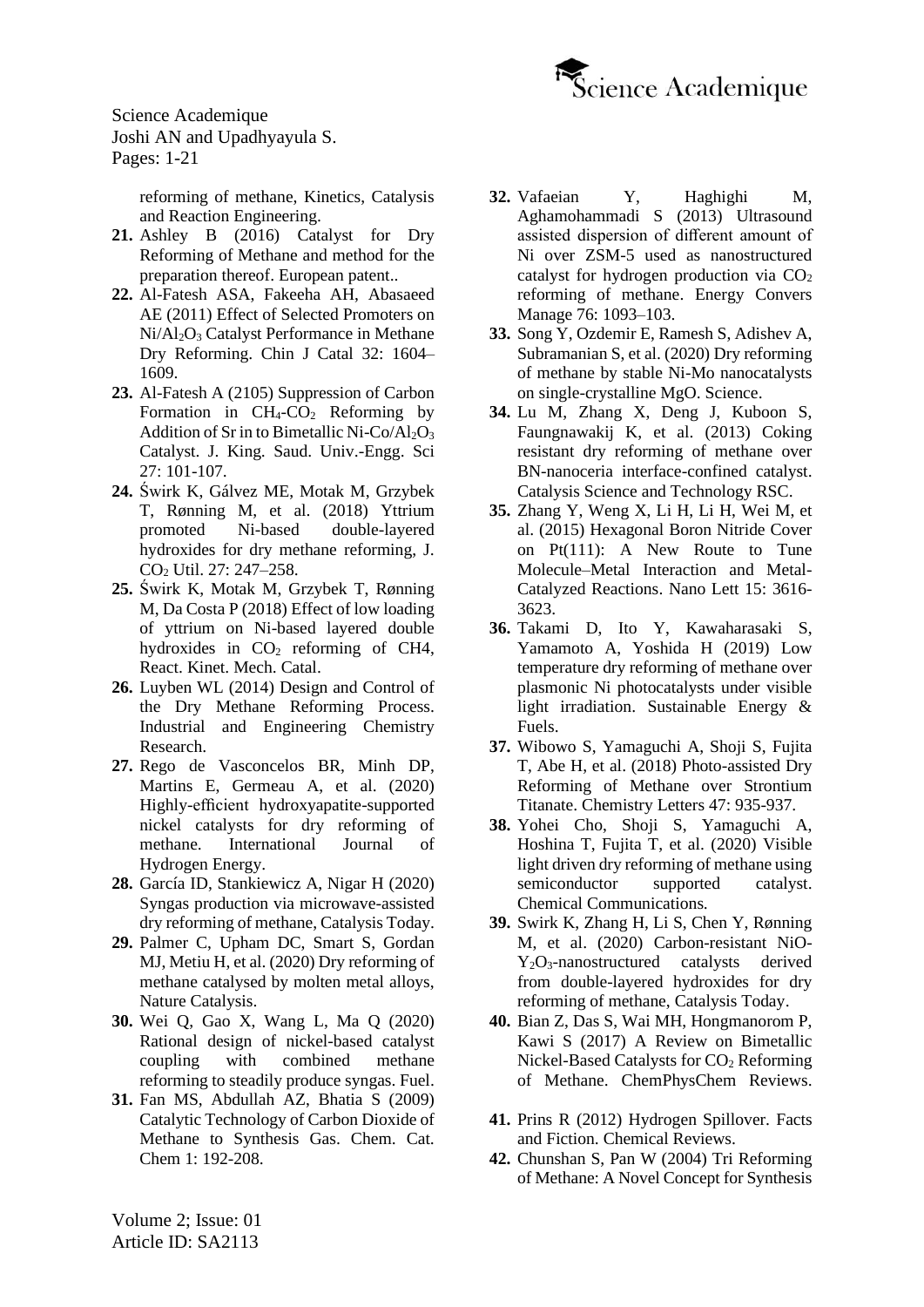

> [of Industrially Useful Synthesis Gas with](https://pennstate.pure.elsevier.com/en/publications/tri-reforming-of-methane-a-novel-concept-for-synthesis-of-industr)  Desired H<sub>2</sub>/CO Ratios Using  $CO<sub>2</sub>$  in Flue [Gas of Power Plants without CO2](https://pennstate.pure.elsevier.com/en/publications/tri-reforming-of-methane-a-novel-concept-for-synthesis-of-industr)  [Separation. Prepr. Pap.-Am. Chem. Soc.,](https://pennstate.pure.elsevier.com/en/publications/tri-reforming-of-methane-a-novel-concept-for-synthesis-of-industr)  [Div. Fuel Chem](https://pennstate.pure.elsevier.com/en/publications/tri-reforming-of-methane-a-novel-concept-for-synthesis-of-industr) 49: 128-131.

- **43.** Chen [Y, Chen T, Liu H, Zhang P, Wang C,](https://www.sciencedirect.com/science/article/abs/pii/S0169131720300636#:~:text=Abstract-,The%20Al%2Dpromoted%20Ni%2Dbased%20catalysts%20were%20prepared%20by%20co,(Pal)%20as%20the%20support.&text=The%20results%20showed%20that%20the,the%20catalysts%20for%20DRM%20reactions.)  et al. (2020) [High catalytic performance of](https://www.sciencedirect.com/science/article/abs/pii/S0169131720300636#:~:text=Abstract-,The%20Al%2Dpromoted%20Ni%2Dbased%20catalysts%20were%20prepared%20by%20co,(Pal)%20as%20the%20support.&text=The%20results%20showed%20that%20the,the%20catalysts%20for%20DRM%20reactions.)  [the Al-promoted Ni/Palygorskite catalysts](https://www.sciencedirect.com/science/article/abs/pii/S0169131720300636#:~:text=Abstract-,The%20Al%2Dpromoted%20Ni%2Dbased%20catalysts%20were%20prepared%20by%20co,(Pal)%20as%20the%20support.&text=The%20results%20showed%20that%20the,the%20catalysts%20for%20DRM%20reactions.)  [for dry reforming of methane. Applied Clay](https://www.sciencedirect.com/science/article/abs/pii/S0169131720300636#:~:text=Abstract-,The%20Al%2Dpromoted%20Ni%2Dbased%20catalysts%20were%20prepared%20by%20co,(Pal)%20as%20the%20support.&text=The%20results%20showed%20that%20the,the%20catalysts%20for%20DRM%20reactions.)  [Science.](https://www.sciencedirect.com/science/article/abs/pii/S0169131720300636#:~:text=Abstract-,The%20Al%2Dpromoted%20Ni%2Dbased%20catalysts%20were%20prepared%20by%20co,(Pal)%20as%20the%20support.&text=The%20results%20showed%20that%20the,the%20catalysts%20for%20DRM%20reactions.)
- **44.** [Laˇ siˇc Jurkovi´c D, Liu J-Lin, Pohar A,](https://www.sciencedirect.com/science/article/abs/pii/S0920586120303072)  Likozar B [\(2021\) Methane Dry Reforming](https://www.sciencedirect.com/science/article/abs/pii/S0920586120303072)  over Ni/Al<sub>2</sub>O<sub>3</sub> Catalyst in Spark Plasma [Reactor: Linking Computational Fluid](https://www.sciencedirect.com/science/article/abs/pii/S0920586120303072)  [Dynamics \(CFD\) with Reaction Kinetic](https://www.sciencedirect.com/science/article/abs/pii/S0920586120303072)  [Modelling, Catalysis Today.](https://www.sciencedirect.com/science/article/abs/pii/S0920586120303072)
- **45.** Gaoa [N, Cheng M, Quan C, Zheng Y](https://www.sciencedirect.com/science/article/abs/pii/S0016236120306979?via%3Dihub) (2020) [Syngas production via combined](https://www.sciencedirect.com/science/article/abs/pii/S0016236120306979?via%3Dihub)  [dry and steam reforming of methane over](https://www.sciencedirect.com/science/article/abs/pii/S0016236120306979?via%3Dihub)  [Ni-Ce/ZSM-5 catalyst.](https://www.sciencedirect.com/science/article/abs/pii/S0016236120306979?via%3Dihub) Fuel.
- **46.** Aramouni [NAK, Touma JG, Tarboush BA,](https://www.sciencedirect.com/science/article/abs/pii/S1364032117313278?via%3Dihub)  [Zeaiter J, Ahmad MN](https://www.sciencedirect.com/science/article/abs/pii/S1364032117313278?via%3Dihub) (2018) Catalyst [design for dry reforming of methane:](https://www.sciencedirect.com/science/article/abs/pii/S1364032117313278?via%3Dihub)  [Analysis review, Renewable and](https://www.sciencedirect.com/science/article/abs/pii/S1364032117313278?via%3Dihub)  [Sustainable Energy](https://www.sciencedirect.com/science/article/abs/pii/S1364032117313278?via%3Dihub) Reviews.
- **47.** Albarazi A, Galvez [ME, Costa](https://www.sciencedirect.com/science/article/abs/pii/S1566736714004087) PD (2015) [Synthesis Strategies of Ceria–Zirconia](https://www.sciencedirect.com/science/article/abs/pii/S1566736714004087)  [Doped Ni/SBA-15 Catalysts for Methane](https://www.sciencedirect.com/science/article/abs/pii/S1566736714004087)  [Dry Reforming. Catal. Commun](https://www.sciencedirect.com/science/article/abs/pii/S1566736714004087) 59: [108112.](https://www.sciencedirect.com/science/article/abs/pii/S1566736714004087)
- **48.** [Ferreira AC, Branco JB](https://www.sciencedirect.com/science/article/abs/pii/S0360319920311873?via%3Dihub) (2020) Dry [reforming of methane over nanostructured](https://www.sciencedirect.com/science/article/abs/pii/S0360319920311873?via%3Dihub)  [nickel e Actinide \(Th, U\) bimetallic oxides.](https://www.sciencedirect.com/science/article/abs/pii/S0360319920311873?via%3Dihub) [International Journal of Hydrogen Energy.](https://www.sciencedirect.com/science/article/abs/pii/S0360319920311873?via%3Dihub)
- **49.** [Turap Y, Wang I, Fu T, Wu Y, Wang Y](https://www.sciencedirect.com/science/article/abs/pii/S0360319920300574?via%3Dihub) (2020) CoeNi alloy supported on  $CeO<sub>2</sub>$  as a [bimetallic catalyst for dry reforming of](https://www.sciencedirect.com/science/article/abs/pii/S0360319920300574?via%3Dihub)  methane. [International Journal of](https://www.sciencedirect.com/science/article/abs/pii/S0360319920300574?via%3Dihub)  [Hydrogen Energy.](https://www.sciencedirect.com/science/article/abs/pii/S0360319920300574?via%3Dihub)
- **50.** [Pan C, Guo Z, Dai H, Ren R, Chu W](https://www.sciencedirect.com/science/article/abs/pii/S0360319920313811?via%3Dihub) (2020) [Anti-sintering mesoporous Ni-Pd](https://www.sciencedirect.com/science/article/abs/pii/S0360319920313811?via%3Dihub)  [bimetallic catalysts for hydrogen](https://www.sciencedirect.com/science/article/abs/pii/S0360319920313811?via%3Dihub)  [production via dry reforming of methane.](https://www.sciencedirect.com/science/article/abs/pii/S0360319920313811?via%3Dihub) [International Journal of Hydrogen Energy.](https://www.sciencedirect.com/science/article/abs/pii/S0360319920313811?via%3Dihub)
- **51.** Prins R (2012) [Hydrogen Spillover. Facts](https://pubs.acs.org/doi/abs/10.1021/cr200346z)  [and Fiction. Chemical Reviews.](https://pubs.acs.org/doi/abs/10.1021/cr200346z)
- **52.** Ismagilov ZR, Mansurov ZA, Shikina NV, Yashnik SA, Aldashukurova GB, et al. (2013) Nanosized Co-Ni/Glass Fibre Catalysts Prepared by Solution Combustion Method. Nano. Sci. Nano. Tech 3: 1-9.
- **53.** Abe [K, Saito G, Nomura T, Akiyama T](https://pubs.acs.org/doi/10.1021/acs.energyfuels.6b00940)  [\(2016\) Limonitic Laterite Ore as A Catalyst](https://pubs.acs.org/doi/10.1021/acs.energyfuels.6b00940)  [for the Dry Reforming of Methane, Energy](https://pubs.acs.org/doi/10.1021/acs.energyfuels.6b00940)  [and Fuels.](https://pubs.acs.org/doi/10.1021/acs.energyfuels.6b00940)
- **54.** Cai X, Hu YH [\(2019\) Advances in catalytic](https://onlinelibrary.wiley.com/doi/full/10.1002/ese3.278)  [conversion of methane and carbon dioxide](https://onlinelibrary.wiley.com/doi/full/10.1002/ese3.278)  to [highly valuable products. Energy Sci](https://onlinelibrary.wiley.com/doi/full/10.1002/ese3.278)  Eng 7: [4–29.](https://onlinelibrary.wiley.com/doi/full/10.1002/ese3.278)
- **55.** [Huang J, Yan Y, Saqline S, Liu W, Liu B](https://www.sciencedirect.com/science/article/abs/pii/S0926337320305245#:~:text=Freeze%2Ddrying%20of%20NiMgAl%20LDH,catalyst%20stability%20and%20coke%20resistance.&text=Rate%20measurements%20indicate%20a%20change,determining%20step%20at%20high%20temperatures.) (2020) [High performance Ni Catalysts](https://www.sciencedirect.com/science/article/abs/pii/S0926337320305245#:~:text=Freeze%2Ddrying%20of%20NiMgAl%20LDH,catalyst%20stability%20and%20coke%20resistance.&text=Rate%20measurements%20indicate%20a%20change,determining%20step%20at%20high%20temperatures.)  [Prepared by Freeze Drying for Efficient](https://www.sciencedirect.com/science/article/abs/pii/S0926337320305245#:~:text=Freeze%2Ddrying%20of%20NiMgAl%20LDH,catalyst%20stability%20and%20coke%20resistance.&text=Rate%20measurements%20indicate%20a%20change,determining%20step%20at%20high%20temperatures.)  [Dry Reforming of Methane, Applied](https://www.sciencedirect.com/science/article/abs/pii/S0926337320305245#:~:text=Freeze%2Ddrying%20of%20NiMgAl%20LDH,catalyst%20stability%20and%20coke%20resistance.&text=Rate%20measurements%20indicate%20a%20change,determining%20step%20at%20high%20temperatures.)  [Catalysis B: Environmental.](https://www.sciencedirect.com/science/article/abs/pii/S0926337320305245#:~:text=Freeze%2Ddrying%20of%20NiMgAl%20LDH,catalyst%20stability%20and%20coke%20resistance.&text=Rate%20measurements%20indicate%20a%20change,determining%20step%20at%20high%20temperatures.)
- **56.** [Jun Guo, Zhang AJ, Zhu AM, Xu Y, AU](https://pubs.acs.org/doi/abs/10.1021/bk-2010-1056.ch012)  CT, et al. [\(2010\) A Carbide Catalyst](https://pubs.acs.org/doi/abs/10.1021/bk-2010-1056.ch012)  [Effective for Dry Reforming of Methane at](https://pubs.acs.org/doi/abs/10.1021/bk-2010-1056.ch012)  [Atmospheric Pressure, Chapter 12, In](https://pubs.acs.org/doi/abs/10.1021/bk-2010-1056.ch012)  [Advances in CO](https://pubs.acs.org/doi/abs/10.1021/bk-2010-1056.ch012)<sub>2</sub> Conversion and [Utilization, ACS Symposium Series;](https://pubs.acs.org/doi/abs/10.1021/bk-2010-1056.ch012)  [American Chemical Society.](https://pubs.acs.org/doi/abs/10.1021/bk-2010-1056.ch012)
- **57.** [Ingale P, Guan C, Kraehnert R, Naumann d](https://www.sciencedirect.com/science/article/abs/pii/S0920586120302443)  [Alnoncourt R, Thomas A, et al. \(2020\)](https://www.sciencedirect.com/science/article/abs/pii/S0920586120302443)  [Design of an active and stable](https://www.sciencedirect.com/science/article/abs/pii/S0920586120302443) catalyst for [dry reforming of methane via molecular](https://www.sciencedirect.com/science/article/abs/pii/S0920586120302443)  [layer deposition, Catalysis Today.](https://www.sciencedirect.com/science/article/abs/pii/S0920586120302443)
- **58.** Cui [Y, Liu Q, Yao Z, Dou B, Shi Y, et](https://www.sciencedirect.com/science/article/abs/pii/S0360319919311784) al. [\(2019\) A comparative study of](https://www.sciencedirect.com/science/article/abs/pii/S0360319919311784)  [molybdenum phosphide catalyst for partial](https://www.sciencedirect.com/science/article/abs/pii/S0360319919311784)  [oxidation and dry reforming of methane,](https://www.sciencedirect.com/science/article/abs/pii/S0360319919311784)  [International Journal of Hydrogen Energy.](https://www.sciencedirect.com/science/article/abs/pii/S0360319919311784)
- **59.** Ruckenstein E, Hu YH (1995) Carbon Dioxide Reforming of Methane over Nickel/Alkaline Earth Metal Oxide Catalysts. App. Catal. A 133: 149-161.
- **60.** Sun N, Wen X, Wang [F, Wei W, Sun](https://pubs.rsc.org/en/content/articlelanding/2010/ee/b925503f#!divAbstract) Y [\(2010\) Effect of pore structure on](https://pubs.rsc.org/en/content/articlelanding/2010/ee/b925503f#!divAbstract)  [Nicatalyst for CO2reforming of CH4.](https://pubs.rsc.org/en/content/articlelanding/2010/ee/b925503f#!divAbstract)  [Energy Environ. Sci](https://pubs.rsc.org/en/content/articlelanding/2010/ee/b925503f#!divAbstract) 3: 366.
- **61.** [Nair MM, Kaliaguine](https://pubs.rsc.org/-/content/articlelanding/2016/nj/c5nj03268g/unauth#!divAbstract) S (2016) Structured [catalysts for dry reforming of methane.](https://pubs.rsc.org/-/content/articlelanding/2016/nj/c5nj03268g/unauth#!divAbstract)  [New J. Chem.](https://pubs.rsc.org/-/content/articlelanding/2016/nj/c5nj03268g/unauth#!divAbstract)
- **62.** [Perego C, Villa](https://www.sciencedirect.com/science/article/abs/pii/S0920586196000557) P (1997) Catalysts [Preparation Methods. Catal](https://www.sciencedirect.com/science/article/abs/pii/S0920586196000557) Today. 34: [281-305.](https://www.sciencedirect.com/science/article/abs/pii/S0920586196000557)
- **63.** Wang S, Lu GQM (1998) CO<sub>2</sub> Reforming [of Methane on Ni Catalysts: Effects of the](https://www.sciencedirect.com/science/article/abs/pii/S0926337397000830)  [Support Phase and Preparation Technique.](https://www.sciencedirect.com/science/article/abs/pii/S0926337397000830)  [Appl. Catal. B Env](https://www.sciencedirect.com/science/article/abs/pii/S0926337397000830) 16: 269-277.
- **64.** [Askari AB, Al Samarai M, Morana B,](https://pubs.acs.org/doi/10.1021/acscatal.9b05517) [Tillmann L, Pfander N, et](https://pubs.acs.org/doi/10.1021/acscatal.9b05517) al. (2020) In Situ [X-ray Microscopy Reveals Particle](https://pubs.acs.org/doi/10.1021/acscatal.9b05517)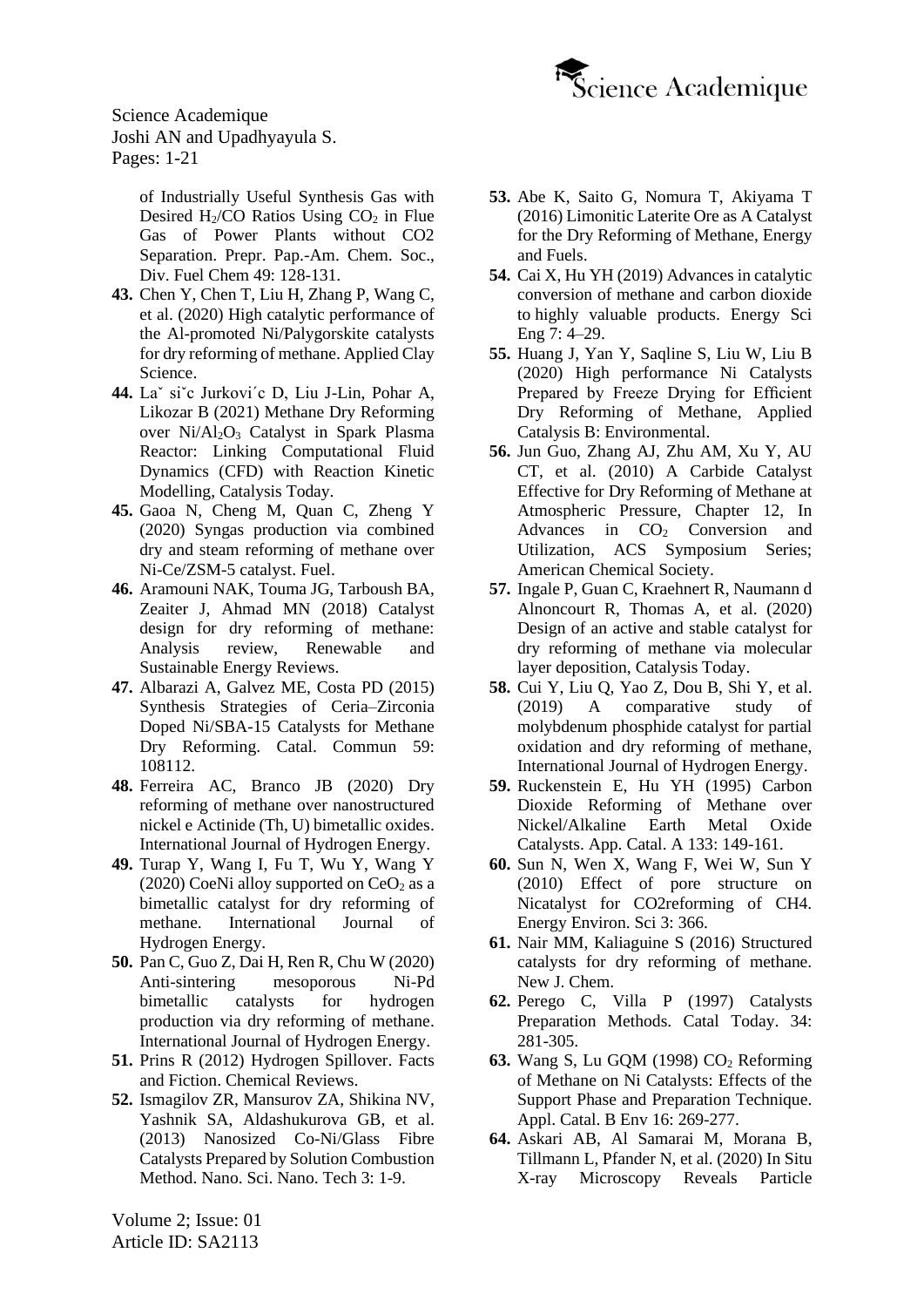

> [Dynamics in a Ni-Co Dry Methane](https://pubs.acs.org/doi/10.1021/acscatal.9b05517)  [Reforming Catalyst under Operating](https://pubs.acs.org/doi/10.1021/acscatal.9b05517)  [Conditions, ACS Catalysis.](https://pubs.acs.org/doi/10.1021/acscatal.9b05517)

- **65.** Wolf EE, Kumar [A, Mukasyan](https://www.researchgate.net/publication/331076178_Combustion_synthesis_a_novel_method_of_catalyst_preparation_Volume_31) AS (2019) [Combustion synthesis: a novel method of](https://www.researchgate.net/publication/331076178_Combustion_synthesis_a_novel_method_of_catalyst_preparation_Volume_31)  [catalyst preparation. Catalysis 31:](https://www.researchgate.net/publication/331076178_Combustion_synthesis_a_novel_method_of_catalyst_preparation_Volume_31) 297-346.
- **66.** [Danghyan V, Kumar A, Mukasyan A, Wolf](https://www.semanticscholar.org/paper/An-active-and-stable-NiOMgO-solid-solution-based-by-Danghyan-Kumar/e4bdcc0e8782be0f2b06a378626adad00a6b6185)  EE [\(2020\) An active and stable NiOMgO](https://www.semanticscholar.org/paper/An-active-and-stable-NiOMgO-solid-solution-based-by-Danghyan-Kumar/e4bdcc0e8782be0f2b06a378626adad00a6b6185)  [solid solution based catalysts prepared by](https://www.semanticscholar.org/paper/An-active-and-stable-NiOMgO-solid-solution-based-by-Danghyan-Kumar/e4bdcc0e8782be0f2b06a378626adad00a6b6185)  paper [assisted combustion synthesis for the](https://www.semanticscholar.org/paper/An-active-and-stable-NiOMgO-solid-solution-based-by-Danghyan-Kumar/e4bdcc0e8782be0f2b06a378626adad00a6b6185)  [dry reforming of methane, Applied](https://www.semanticscholar.org/paper/An-active-and-stable-NiOMgO-solid-solution-based-by-Danghyan-Kumar/e4bdcc0e8782be0f2b06a378626adad00a6b6185)  [Catalysis B: Environmental.](https://www.semanticscholar.org/paper/An-active-and-stable-NiOMgO-solid-solution-based-by-Danghyan-Kumar/e4bdcc0e8782be0f2b06a378626adad00a6b6185)
- **67.** [Varma A, Mukasyan](https://pubs.acs.org/doi/10.1021/acs.chemrev.6b00279) A, Rogachev A, Manukyan K [\(2016\) Solution Combustion](https://pubs.acs.org/doi/10.1021/acs.chemrev.6b00279)  [Synthesis of Nanoscale Materials. Chem.](https://pubs.acs.org/doi/10.1021/acs.chemrev.6b00279)  Rev 116: [14493-14586.](https://pubs.acs.org/doi/10.1021/acs.chemrev.6b00279)
- **68.** Gould [TD, Montemore](https://pdf.sciencedirectassets.com/271346/1-s2.0-S0926860X14X00232/1-s2.0-S0926860X14007431/Troy_D_Gould_atomic_layer_deposition_2015.pdf?X-Amz-Security-Token=IQoJb3JpZ2luX2VjELz%2F%2F%2F%2F%2F%2F%2F%2F%2F%2FwEaCXVzLWVhc3QtMSJHMEUCIQCyKIapX4%2FsjT%2BqXU2HTfTtWtcXguRw8NxC3GjviGWP7wIgXZ7zez9IqQkIdThKvIQF3XmSc0ywRU7M4O9XyJnUyxcqvQMI5f%2F%2F%2F%2F%2F%2F%2F%2F%2F%2FARADGgwwNTkwMDM1NDY4NjUiDMzutGELU8gV7oZkvCqRAx910jhXoY4jD6WJX0XVtQ3iOJpNSR7dythmTBoBClnwa3lnIRljyeukGzZqfNM4xCIX6%2BEX0Vq1texcvh%2BInwxvoDEU9HUvjJf%2BaaxCYT8djOAckqeUsJEDHiPpxTLp2RU55sdd%2BaWpKLKOG182zSgABpuMsGzdye4Nl%2FeyVIalx0suIOx1e9aKXH5Icgw45SrD9MLD6vYecKnqD5bYyeMGIGb%2BTi245yuTrx7%2FoeX9ccfML7I%2FY4atoF6WqYnHryAyLjA01fA3IzlGwqjBDRfSVWpf%2B%2BoRwdsp%2B%2B7IMehYpB84JuK0rpO0gAAKhmuN6fmR5YafS5BJesPVdIK6Ea3kPyYkqhnVjVBx8L8yBe7sjUBXaGYfejg3Rt6fMeklWcy%2FhPzE8UqbzBRNFOfCwoZpFHi%2Bmqn7wSpcFCauza0%2BlYR4hE8nKig5mgR6zMuJ1ZbcQRBzcyhTy4pdTrEUaw%2BLyO94%2Fwtljs55YV8SvlCcTMXeJMQ0WqHDzjjMQIkqXL6RiX3AkjafOizwnJ9Ve%2BE%2BMN6wu4IGOusBFrYzbJXgacWMZ%2FeiTz6MKLIk8ZKGvovbzlpdzGLU%2F%2FLt8gpXNy%2BgufD6ycMGLoOcj%2FrCDuN4ktbetcmoTHcKxs8HaKOwi%2FyttgFxQSsVIbHnoVYHeZuqri18PSM%2BmBOQmaheGFH7T4C4gTJk5HhXJz7QkA9aQoh%2BHYGlqer6DcfD51ZkuV%2BIOGqLyIOu%2F683aMGc7KidGZk1k21Fr30gTnVwsgrH7Bm8KmEMZXyb18PQaHsIPn%2Bl4O6rM7e5gy1x9ffgTPelJPCjIdhu6b8pHAzW1wra1pMMRju6c2bUE4d2EJ2mfyRLQy%2BkXw%3D%3D&X-Amz-Algorithm=AWS4-HMAC-SHA256&X-Amz-Date=20210315T043106Z&X-Amz-SignedHeaders=host&X-Amz-Expires=300&X-Amz-Credential=ASIAQ3PHCVTY3OJOUOP2%2F20210315%2Fus-east-1%2Fs3%2Faws4_request&X-Amz-Signature=2494dfe83036f8c60fb6da7d4c62c13c3927f48660ec12d5649d110158c13788&hash=446c8e8d688e52c00ed6421a43ecc18401b6eed7b0ed3a9be0883cc29632bdb2&host=68042c943591013ac2b2430a89b270f6af2c76d8dfd086a07176afe7c76c2c61&pii=S0926860X14007431&tid=pdf-f7462096-7f5e-4015-9578-248df79d3e97&sid=6b2b2f724197f44d4d18b7e3869cbf9f7b8fgxrqb&type=client) MM, Lubers AM, Ellis [LD, Weimer AW, et al. \(2014\)](https://pdf.sciencedirectassets.com/271346/1-s2.0-S0926860X14X00232/1-s2.0-S0926860X14007431/Troy_D_Gould_atomic_layer_deposition_2015.pdf?X-Amz-Security-Token=IQoJb3JpZ2luX2VjELz%2F%2F%2F%2F%2F%2F%2F%2F%2F%2FwEaCXVzLWVhc3QtMSJHMEUCIQCyKIapX4%2FsjT%2BqXU2HTfTtWtcXguRw8NxC3GjviGWP7wIgXZ7zez9IqQkIdThKvIQF3XmSc0ywRU7M4O9XyJnUyxcqvQMI5f%2F%2F%2F%2F%2F%2F%2F%2F%2F%2FARADGgwwNTkwMDM1NDY4NjUiDMzutGELU8gV7oZkvCqRAx910jhXoY4jD6WJX0XVtQ3iOJpNSR7dythmTBoBClnwa3lnIRljyeukGzZqfNM4xCIX6%2BEX0Vq1texcvh%2BInwxvoDEU9HUvjJf%2BaaxCYT8djOAckqeUsJEDHiPpxTLp2RU55sdd%2BaWpKLKOG182zSgABpuMsGzdye4Nl%2FeyVIalx0suIOx1e9aKXH5Icgw45SrD9MLD6vYecKnqD5bYyeMGIGb%2BTi245yuTrx7%2FoeX9ccfML7I%2FY4atoF6WqYnHryAyLjA01fA3IzlGwqjBDRfSVWpf%2B%2BoRwdsp%2B%2B7IMehYpB84JuK0rpO0gAAKhmuN6fmR5YafS5BJesPVdIK6Ea3kPyYkqhnVjVBx8L8yBe7sjUBXaGYfejg3Rt6fMeklWcy%2FhPzE8UqbzBRNFOfCwoZpFHi%2Bmqn7wSpcFCauza0%2BlYR4hE8nKig5mgR6zMuJ1ZbcQRBzcyhTy4pdTrEUaw%2BLyO94%2Fwtljs55YV8SvlCcTMXeJMQ0WqHDzjjMQIkqXL6RiX3AkjafOizwnJ9Ve%2BE%2BMN6wu4IGOusBFrYzbJXgacWMZ%2FeiTz6MKLIk8ZKGvovbzlpdzGLU%2F%2FLt8gpXNy%2BgufD6ycMGLoOcj%2FrCDuN4ktbetcmoTHcKxs8HaKOwi%2FyttgFxQSsVIbHnoVYHeZuqri18PSM%2BmBOQmaheGFH7T4C4gTJk5HhXJz7QkA9aQoh%2BHYGlqer6DcfD51ZkuV%2BIOGqLyIOu%2F683aMGc7KidGZk1k21Fr30gTnVwsgrH7Bm8KmEMZXyb18PQaHsIPn%2Bl4O6rM7e5gy1x9ffgTPelJPCjIdhu6b8pHAzW1wra1pMMRju6c2bUE4d2EJ2mfyRLQy%2BkXw%3D%3D&X-Amz-Algorithm=AWS4-HMAC-SHA256&X-Amz-Date=20210315T043106Z&X-Amz-SignedHeaders=host&X-Amz-Expires=300&X-Amz-Credential=ASIAQ3PHCVTY3OJOUOP2%2F20210315%2Fus-east-1%2Fs3%2Faws4_request&X-Amz-Signature=2494dfe83036f8c60fb6da7d4c62c13c3927f48660ec12d5649d110158c13788&hash=446c8e8d688e52c00ed6421a43ecc18401b6eed7b0ed3a9be0883cc29632bdb2&host=68042c943591013ac2b2430a89b270f6af2c76d8dfd086a07176afe7c76c2c61&pii=S0926860X14007431&tid=pdf-f7462096-7f5e-4015-9578-248df79d3e97&sid=6b2b2f724197f44d4d18b7e3869cbf9f7b8fgxrqb&type=client)  [Enhanced Dry Reforming of Methane on](https://pdf.sciencedirectassets.com/271346/1-s2.0-S0926860X14X00232/1-s2.0-S0926860X14007431/Troy_D_Gould_atomic_layer_deposition_2015.pdf?X-Amz-Security-Token=IQoJb3JpZ2luX2VjELz%2F%2F%2F%2F%2F%2F%2F%2F%2F%2FwEaCXVzLWVhc3QtMSJHMEUCIQCyKIapX4%2FsjT%2BqXU2HTfTtWtcXguRw8NxC3GjviGWP7wIgXZ7zez9IqQkIdThKvIQF3XmSc0ywRU7M4O9XyJnUyxcqvQMI5f%2F%2F%2F%2F%2F%2F%2F%2F%2F%2FARADGgwwNTkwMDM1NDY4NjUiDMzutGELU8gV7oZkvCqRAx910jhXoY4jD6WJX0XVtQ3iOJpNSR7dythmTBoBClnwa3lnIRljyeukGzZqfNM4xCIX6%2BEX0Vq1texcvh%2BInwxvoDEU9HUvjJf%2BaaxCYT8djOAckqeUsJEDHiPpxTLp2RU55sdd%2BaWpKLKOG182zSgABpuMsGzdye4Nl%2FeyVIalx0suIOx1e9aKXH5Icgw45SrD9MLD6vYecKnqD5bYyeMGIGb%2BTi245yuTrx7%2FoeX9ccfML7I%2FY4atoF6WqYnHryAyLjA01fA3IzlGwqjBDRfSVWpf%2B%2BoRwdsp%2B%2B7IMehYpB84JuK0rpO0gAAKhmuN6fmR5YafS5BJesPVdIK6Ea3kPyYkqhnVjVBx8L8yBe7sjUBXaGYfejg3Rt6fMeklWcy%2FhPzE8UqbzBRNFOfCwoZpFHi%2Bmqn7wSpcFCauza0%2BlYR4hE8nKig5mgR6zMuJ1ZbcQRBzcyhTy4pdTrEUaw%2BLyO94%2Fwtljs55YV8SvlCcTMXeJMQ0WqHDzjjMQIkqXL6RiX3AkjafOizwnJ9Ve%2BE%2BMN6wu4IGOusBFrYzbJXgacWMZ%2FeiTz6MKLIk8ZKGvovbzlpdzGLU%2F%2FLt8gpXNy%2BgufD6ycMGLoOcj%2FrCDuN4ktbetcmoTHcKxs8HaKOwi%2FyttgFxQSsVIbHnoVYHeZuqri18PSM%2BmBOQmaheGFH7T4C4gTJk5HhXJz7QkA9aQoh%2BHYGlqer6DcfD51ZkuV%2BIOGqLyIOu%2F683aMGc7KidGZk1k21Fr30gTnVwsgrH7Bm8KmEMZXyb18PQaHsIPn%2Bl4O6rM7e5gy1x9ffgTPelJPCjIdhu6b8pHAzW1wra1pMMRju6c2bUE4d2EJ2mfyRLQy%2BkXw%3D%3D&X-Amz-Algorithm=AWS4-HMAC-SHA256&X-Amz-Date=20210315T043106Z&X-Amz-SignedHeaders=host&X-Amz-Expires=300&X-Amz-Credential=ASIAQ3PHCVTY3OJOUOP2%2F20210315%2Fus-east-1%2Fs3%2Faws4_request&X-Amz-Signature=2494dfe83036f8c60fb6da7d4c62c13c3927f48660ec12d5649d110158c13788&hash=446c8e8d688e52c00ed6421a43ecc18401b6eed7b0ed3a9be0883cc29632bdb2&host=68042c943591013ac2b2430a89b270f6af2c76d8dfd086a07176afe7c76c2c61&pii=S0926860X14007431&tid=pdf-f7462096-7f5e-4015-9578-248df79d3e97&sid=6b2b2f724197f44d4d18b7e3869cbf9f7b8fgxrqb&type=client)  [Ni and Ni-Pt Catalysts Synthesized by](https://pdf.sciencedirectassets.com/271346/1-s2.0-S0926860X14X00232/1-s2.0-S0926860X14007431/Troy_D_Gould_atomic_layer_deposition_2015.pdf?X-Amz-Security-Token=IQoJb3JpZ2luX2VjELz%2F%2F%2F%2F%2F%2F%2F%2F%2F%2FwEaCXVzLWVhc3QtMSJHMEUCIQCyKIapX4%2FsjT%2BqXU2HTfTtWtcXguRw8NxC3GjviGWP7wIgXZ7zez9IqQkIdThKvIQF3XmSc0ywRU7M4O9XyJnUyxcqvQMI5f%2F%2F%2F%2F%2F%2F%2F%2F%2F%2FARADGgwwNTkwMDM1NDY4NjUiDMzutGELU8gV7oZkvCqRAx910jhXoY4jD6WJX0XVtQ3iOJpNSR7dythmTBoBClnwa3lnIRljyeukGzZqfNM4xCIX6%2BEX0Vq1texcvh%2BInwxvoDEU9HUvjJf%2BaaxCYT8djOAckqeUsJEDHiPpxTLp2RU55sdd%2BaWpKLKOG182zSgABpuMsGzdye4Nl%2FeyVIalx0suIOx1e9aKXH5Icgw45SrD9MLD6vYecKnqD5bYyeMGIGb%2BTi245yuTrx7%2FoeX9ccfML7I%2FY4atoF6WqYnHryAyLjA01fA3IzlGwqjBDRfSVWpf%2B%2BoRwdsp%2B%2B7IMehYpB84JuK0rpO0gAAKhmuN6fmR5YafS5BJesPVdIK6Ea3kPyYkqhnVjVBx8L8yBe7sjUBXaGYfejg3Rt6fMeklWcy%2FhPzE8UqbzBRNFOfCwoZpFHi%2Bmqn7wSpcFCauza0%2BlYR4hE8nKig5mgR6zMuJ1ZbcQRBzcyhTy4pdTrEUaw%2BLyO94%2Fwtljs55YV8SvlCcTMXeJMQ0WqHDzjjMQIkqXL6RiX3AkjafOizwnJ9Ve%2BE%2BMN6wu4IGOusBFrYzbJXgacWMZ%2FeiTz6MKLIk8ZKGvovbzlpdzGLU%2F%2FLt8gpXNy%2BgufD6ycMGLoOcj%2FrCDuN4ktbetcmoTHcKxs8HaKOwi%2FyttgFxQSsVIbHnoVYHeZuqri18PSM%2BmBOQmaheGFH7T4C4gTJk5HhXJz7QkA9aQoh%2BHYGlqer6DcfD51ZkuV%2BIOGqLyIOu%2F683aMGc7KidGZk1k21Fr30gTnVwsgrH7Bm8KmEMZXyb18PQaHsIPn%2Bl4O6rM7e5gy1x9ffgTPelJPCjIdhu6b8pHAzW1wra1pMMRju6c2bUE4d2EJ2mfyRLQy%2BkXw%3D%3D&X-Amz-Algorithm=AWS4-HMAC-SHA256&X-Amz-Date=20210315T043106Z&X-Amz-SignedHeaders=host&X-Amz-Expires=300&X-Amz-Credential=ASIAQ3PHCVTY3OJOUOP2%2F20210315%2Fus-east-1%2Fs3%2Faws4_request&X-Amz-Signature=2494dfe83036f8c60fb6da7d4c62c13c3927f48660ec12d5649d110158c13788&hash=446c8e8d688e52c00ed6421a43ecc18401b6eed7b0ed3a9be0883cc29632bdb2&host=68042c943591013ac2b2430a89b270f6af2c76d8dfd086a07176afe7c76c2c61&pii=S0926860X14007431&tid=pdf-f7462096-7f5e-4015-9578-248df79d3e97&sid=6b2b2f724197f44d4d18b7e3869cbf9f7b8fgxrqb&type=client)  [Atomic Layer Deposition. App. Catal. A:](https://pdf.sciencedirectassets.com/271346/1-s2.0-S0926860X14X00232/1-s2.0-S0926860X14007431/Troy_D_Gould_atomic_layer_deposition_2015.pdf?X-Amz-Security-Token=IQoJb3JpZ2luX2VjELz%2F%2F%2F%2F%2F%2F%2F%2F%2F%2FwEaCXVzLWVhc3QtMSJHMEUCIQCyKIapX4%2FsjT%2BqXU2HTfTtWtcXguRw8NxC3GjviGWP7wIgXZ7zez9IqQkIdThKvIQF3XmSc0ywRU7M4O9XyJnUyxcqvQMI5f%2F%2F%2F%2F%2F%2F%2F%2F%2F%2FARADGgwwNTkwMDM1NDY4NjUiDMzutGELU8gV7oZkvCqRAx910jhXoY4jD6WJX0XVtQ3iOJpNSR7dythmTBoBClnwa3lnIRljyeukGzZqfNM4xCIX6%2BEX0Vq1texcvh%2BInwxvoDEU9HUvjJf%2BaaxCYT8djOAckqeUsJEDHiPpxTLp2RU55sdd%2BaWpKLKOG182zSgABpuMsGzdye4Nl%2FeyVIalx0suIOx1e9aKXH5Icgw45SrD9MLD6vYecKnqD5bYyeMGIGb%2BTi245yuTrx7%2FoeX9ccfML7I%2FY4atoF6WqYnHryAyLjA01fA3IzlGwqjBDRfSVWpf%2B%2BoRwdsp%2B%2B7IMehYpB84JuK0rpO0gAAKhmuN6fmR5YafS5BJesPVdIK6Ea3kPyYkqhnVjVBx8L8yBe7sjUBXaGYfejg3Rt6fMeklWcy%2FhPzE8UqbzBRNFOfCwoZpFHi%2Bmqn7wSpcFCauza0%2BlYR4hE8nKig5mgR6zMuJ1ZbcQRBzcyhTy4pdTrEUaw%2BLyO94%2Fwtljs55YV8SvlCcTMXeJMQ0WqHDzjjMQIkqXL6RiX3AkjafOizwnJ9Ve%2BE%2BMN6wu4IGOusBFrYzbJXgacWMZ%2FeiTz6MKLIk8ZKGvovbzlpdzGLU%2F%2FLt8gpXNy%2BgufD6ycMGLoOcj%2FrCDuN4ktbetcmoTHcKxs8HaKOwi%2FyttgFxQSsVIbHnoVYHeZuqri18PSM%2BmBOQmaheGFH7T4C4gTJk5HhXJz7QkA9aQoh%2BHYGlqer6DcfD51ZkuV%2BIOGqLyIOu%2F683aMGc7KidGZk1k21Fr30gTnVwsgrH7Bm8KmEMZXyb18PQaHsIPn%2Bl4O6rM7e5gy1x9ffgTPelJPCjIdhu6b8pHAzW1wra1pMMRju6c2bUE4d2EJ2mfyRLQy%2BkXw%3D%3D&X-Amz-Algorithm=AWS4-HMAC-SHA256&X-Amz-Date=20210315T043106Z&X-Amz-SignedHeaders=host&X-Amz-Expires=300&X-Amz-Credential=ASIAQ3PHCVTY3OJOUOP2%2F20210315%2Fus-east-1%2Fs3%2Faws4_request&X-Amz-Signature=2494dfe83036f8c60fb6da7d4c62c13c3927f48660ec12d5649d110158c13788&hash=446c8e8d688e52c00ed6421a43ecc18401b6eed7b0ed3a9be0883cc29632bdb2&host=68042c943591013ac2b2430a89b270f6af2c76d8dfd086a07176afe7c76c2c61&pii=S0926860X14007431&tid=pdf-f7462096-7f5e-4015-9578-248df79d3e97&sid=6b2b2f724197f44d4d18b7e3869cbf9f7b8fgxrqb&type=client)  [Gen](https://pdf.sciencedirectassets.com/271346/1-s2.0-S0926860X14X00232/1-s2.0-S0926860X14007431/Troy_D_Gould_atomic_layer_deposition_2015.pdf?X-Amz-Security-Token=IQoJb3JpZ2luX2VjELz%2F%2F%2F%2F%2F%2F%2F%2F%2F%2FwEaCXVzLWVhc3QtMSJHMEUCIQCyKIapX4%2FsjT%2BqXU2HTfTtWtcXguRw8NxC3GjviGWP7wIgXZ7zez9IqQkIdThKvIQF3XmSc0ywRU7M4O9XyJnUyxcqvQMI5f%2F%2F%2F%2F%2F%2F%2F%2F%2F%2FARADGgwwNTkwMDM1NDY4NjUiDMzutGELU8gV7oZkvCqRAx910jhXoY4jD6WJX0XVtQ3iOJpNSR7dythmTBoBClnwa3lnIRljyeukGzZqfNM4xCIX6%2BEX0Vq1texcvh%2BInwxvoDEU9HUvjJf%2BaaxCYT8djOAckqeUsJEDHiPpxTLp2RU55sdd%2BaWpKLKOG182zSgABpuMsGzdye4Nl%2FeyVIalx0suIOx1e9aKXH5Icgw45SrD9MLD6vYecKnqD5bYyeMGIGb%2BTi245yuTrx7%2FoeX9ccfML7I%2FY4atoF6WqYnHryAyLjA01fA3IzlGwqjBDRfSVWpf%2B%2BoRwdsp%2B%2B7IMehYpB84JuK0rpO0gAAKhmuN6fmR5YafS5BJesPVdIK6Ea3kPyYkqhnVjVBx8L8yBe7sjUBXaGYfejg3Rt6fMeklWcy%2FhPzE8UqbzBRNFOfCwoZpFHi%2Bmqn7wSpcFCauza0%2BlYR4hE8nKig5mgR6zMuJ1ZbcQRBzcyhTy4pdTrEUaw%2BLyO94%2Fwtljs55YV8SvlCcTMXeJMQ0WqHDzjjMQIkqXL6RiX3AkjafOizwnJ9Ve%2BE%2BMN6wu4IGOusBFrYzbJXgacWMZ%2FeiTz6MKLIk8ZKGvovbzlpdzGLU%2F%2FLt8gpXNy%2BgufD6ycMGLoOcj%2FrCDuN4ktbetcmoTHcKxs8HaKOwi%2FyttgFxQSsVIbHnoVYHeZuqri18PSM%2BmBOQmaheGFH7T4C4gTJk5HhXJz7QkA9aQoh%2BHYGlqer6DcfD51ZkuV%2BIOGqLyIOu%2F683aMGc7KidGZk1k21Fr30gTnVwsgrH7Bm8KmEMZXyb18PQaHsIPn%2Bl4O6rM7e5gy1x9ffgTPelJPCjIdhu6b8pHAzW1wra1pMMRju6c2bUE4d2EJ2mfyRLQy%2BkXw%3D%3D&X-Amz-Algorithm=AWS4-HMAC-SHA256&X-Amz-Date=20210315T043106Z&X-Amz-SignedHeaders=host&X-Amz-Expires=300&X-Amz-Credential=ASIAQ3PHCVTY3OJOUOP2%2F20210315%2Fus-east-1%2Fs3%2Faws4_request&X-Amz-Signature=2494dfe83036f8c60fb6da7d4c62c13c3927f48660ec12d5649d110158c13788&hash=446c8e8d688e52c00ed6421a43ecc18401b6eed7b0ed3a9be0883cc29632bdb2&host=68042c943591013ac2b2430a89b270f6af2c76d8dfd086a07176afe7c76c2c61&pii=S0926860X14007431&tid=pdf-f7462096-7f5e-4015-9578-248df79d3e97&sid=6b2b2f724197f44d4d18b7e3869cbf9f7b8fgxrqb&type=client)
- **69.** Nunes D, Pimentel A, Santos [L, Barquinha](https://www.researchgate.net/publication/330053409_Synthesis_design_and_morphology_of_metal_oxide_nanostructures) P, Pereira [L, et al. \(2019\) Synthesis, design,](https://www.researchgate.net/publication/330053409_Synthesis_design_and_morphology_of_metal_oxide_nanostructures)  [and morphology of metal oxide](https://www.researchgate.net/publication/330053409_Synthesis_design_and_morphology_of_metal_oxide_nanostructures)  [nanostructures, Metal oxide series.](https://www.researchgate.net/publication/330053409_Synthesis_design_and_morphology_of_metal_oxide_nanostructures)
- **70.** Frias [BB, Auxéméry A, Smal E, Dziadek](https://www.sciencedirect.com/science/article/abs/pii/S0896844620301066)  K, Philippot G, et al. [\(2020\) Continuous](https://www.sciencedirect.com/science/article/abs/pii/S0896844620301066)  [supercritical solvothermal preparation of](https://www.sciencedirect.com/science/article/abs/pii/S0896844620301066)  [nanostructured ceria-zirconia as supports](https://www.sciencedirect.com/science/article/abs/pii/S0896844620301066)  [for dry methane reforming catalysts.](https://www.sciencedirect.com/science/article/abs/pii/S0896844620301066) The [Journal of Supercritical Fluids.](https://www.sciencedirect.com/science/article/abs/pii/S0896844620301066)
- **71.** Shahid MAT (2018) Regeneration of Deactivated Ni-catalysts for  $CO<sub>2</sub>$  Dry Reforming of Methane.
- **72.** [Sangsong S, Ratana T, Tungkamani S,](https://www.sciencedirect.com/science/article/abs/pii/S0016236119307288) Sornchamni T, [Phongaksorn M](https://www.sciencedirect.com/science/article/abs/pii/S0016236119307288) (2019) Effect of  $CeO<sub>2</sub>$  loading of the Ce-Al mixed [oxide on ultrahigh temperature water-gas](https://www.sciencedirect.com/science/article/abs/pii/S0016236119307288)  shift performance [over Ce-Al mixed oxide](https://www.sciencedirect.com/science/article/abs/pii/S0016236119307288)  [supported Ni catalysts. Fuel 252:](https://www.sciencedirect.com/science/article/abs/pii/S0016236119307288) 488–495.
- **73.** Li [Z, Das S, Hongmanorom P, Dewangan](https://pubs.rsc.org/en/content/articlelanding/2018/cy/c8cy00622a#!divAbstract)  N, Wai MH, et [al. \(2018\) Silica-based micro](https://pubs.rsc.org/en/content/articlelanding/2018/cy/c8cy00622a#!divAbstract)[and mesoporous catalysts for dry reforming of](https://pubs.rsc.org/en/content/articlelanding/2018/cy/c8cy00622a#!divAbstract)  methane. [Catal. Sci. Technol](https://pubs.rsc.org/en/content/articlelanding/2018/cy/c8cy00622a#!divAbstract) 8**:** 2763-2778.
- **74.** Pompeo F, Nichio [NN, González](https://www.sciencedirect.com/science/article/abs/pii/S0920586105004293) MG, Montes M [\(2005\) Characterization of](https://www.sciencedirect.com/science/article/abs/pii/S0920586105004293)   $Ni/SiO<sub>2</sub>$  and  $Ni/Li-SiO<sub>2</sub>$  catalysts for [methane dry reforming.](https://www.sciencedirect.com/science/article/abs/pii/S0920586105004293) Catal. Today. 107– [108.](https://www.sciencedirect.com/science/article/abs/pii/S0920586105004293)
- **75.** Singh R, Dhir A, Mohapatra SK. et al. (2020) Dry reforming of methane using various catalysts in the process: review. Biomass Conv. Bioref 10: 567– 587.
- **76.** [Claridge JB, York APE, Brungs AJ,](https://www.sciencedirect.com/science/article/abs/pii/S0021951798922606)  [Marquez-Alvarez C, Sloan J, et](https://www.sciencedirect.com/science/article/abs/pii/S0021951798922606) al. (1998) [New Catalysts for the Conversion of](https://www.sciencedirect.com/science/article/abs/pii/S0021951798922606)  [Methane to Synthesis Gas: Molybdenum](https://www.sciencedirect.com/science/article/abs/pii/S0021951798922606)  [and Tungsten Carbide](https://www.sciencedirect.com/science/article/abs/pii/S0021951798922606). J. Catalysis 180: 85- [100.](https://www.sciencedirect.com/science/article/abs/pii/S0021951798922606)
- **77.** Yao [Z, Jiang J, Zhao Y, Luan F, Zhu J, et](https://pubs.rsc.org/en/content/articlelanding/2016/ra/c5ra24815a#!divAbstract) al. (2016) [Insights into the deactivation](https://pubs.rsc.org/en/content/articlelanding/2016/ra/c5ra24815a#!divAbstract)  [mechanism of metal carbide catalysts for](https://pubs.rsc.org/en/content/articlelanding/2016/ra/c5ra24815a#!divAbstract)  [dry reforming of methane via comparison](https://pubs.rsc.org/en/content/articlelanding/2016/ra/c5ra24815a#!divAbstract)  [of nickel-modified molybdenum and](https://pubs.rsc.org/en/content/articlelanding/2016/ra/c5ra24815a#!divAbstract)  [tungsten carbides.](https://pubs.rsc.org/en/content/articlelanding/2016/ra/c5ra24815a#!divAbstract) RSC Adv 6: 19944.
- **78.** [Ma QX, Wang D, Wu MB, Zhao TS,](https://www.researchgate.net/publication/256712514_Effect_of_catalytic_site_position_Nickel_nanocatalyst_selectively_loaded_inside_or_outside_carbon_nanotubes_for_methane_dry_reforming)  [Yoneyama Y, Tsubaki N](https://www.researchgate.net/publication/256712514_Effect_of_catalytic_site_position_Nickel_nanocatalyst_selectively_loaded_inside_or_outside_carbon_nanotubes_for_methane_dry_reforming) (2013) Effect of [catalytic site position: nickel nanocatalyst](https://www.researchgate.net/publication/256712514_Effect_of_catalytic_site_position_Nickel_nanocatalyst_selectively_loaded_inside_or_outside_carbon_nanotubes_for_methane_dry_reforming)  [selectively loaded inside or outside carbon](https://www.researchgate.net/publication/256712514_Effect_of_catalytic_site_position_Nickel_nanocatalyst_selectively_loaded_inside_or_outside_carbon_nanotubes_for_methane_dry_reforming)  [nanotubes for methane dry reforming. Fuel](https://www.researchgate.net/publication/256712514_Effect_of_catalytic_site_position_Nickel_nanocatalyst_selectively_loaded_inside_or_outside_carbon_nanotubes_for_methane_dry_reforming)  108: [430–8.](https://www.researchgate.net/publication/256712514_Effect_of_catalytic_site_position_Nickel_nanocatalyst_selectively_loaded_inside_or_outside_carbon_nanotubes_for_methane_dry_reforming)
- **79.** [Jose-Alonso DS, Lllan-Gomez MJ,](https://www.sciencedirect.com/science/article/abs/pii/S0920586111000447)  [Roman-Martinez MC](https://www.sciencedirect.com/science/article/abs/pii/S0920586111000447) (2011) K and Sr [promoted Co alumina supported catalysts](https://www.sciencedirect.com/science/article/abs/pii/S0920586111000447)  for the  $CO<sub>2</sub>$  reforming of methane. Catal [Today 176:](https://www.sciencedirect.com/science/article/abs/pii/S0920586111000447) 187–90.
- **80.** Seo HO (2018) [Recent Scientific Progress](https://www.mdpi.com/2073-4344/8/3/110)  [on Developing Supported Ni catalysts for](https://www.mdpi.com/2073-4344/8/3/110)   $\text{Dry}$  (CO<sub>2</sub>[\) Reforming of Methane.](https://www.mdpi.com/2073-4344/8/3/110) [Catalysts MDPI.](https://www.mdpi.com/2073-4344/8/3/110)
- **81.** Wang H, Miller [JT, Shakouri](https://www.sciencedirect.com/science/article/abs/pii/S0920586112006621?via%3Dihub) M, Xi C, Wu T, et al. (2013) [XANES and EXAFS studies](https://www.sciencedirect.com/science/article/abs/pii/S0920586112006621?via%3Dihub)  [on metal nanoparticle growth and](https://www.sciencedirect.com/science/article/abs/pii/S0920586112006621?via%3Dihub)  [bimetallic interaction of Ni-based catalysts](https://www.sciencedirect.com/science/article/abs/pii/S0920586112006621?via%3Dihub)  [for CO2 reforming of CH4. Catalysis](https://www.sciencedirect.com/science/article/abs/pii/S0920586112006621?via%3Dihub)  [Today 207: 3–12.](https://www.sciencedirect.com/science/article/abs/pii/S0920586112006621?via%3Dihub)
- **82.** German [ED, Sheintuch](https://pubs.acs.org/doi/10.1021/jp406937r) M (2013) [Predicting CH4 Dissociation Kinetics on](https://pubs.acs.org/doi/10.1021/jp406937r)  [Metals: Trends, Sticking Coefficients, H](https://pubs.acs.org/doi/10.1021/jp406937r)  [Tunneling, and Kinetic Isotope Effect. J.](https://pubs.acs.org/doi/10.1021/jp406937r)  Phys. Chem [117: 22811–22826.](https://pubs.acs.org/doi/10.1021/jp406937r)
- **83.** Li X, Li D, Tian H, Zeng L, Zhao [ZJ, et al.](https://www.sciencedirect.com/science/article/abs/pii/S0926337316307597?via%3Dihub)  [\(2017\) Dry reforming of methane over](https://www.sciencedirect.com/science/article/abs/pii/S0926337316307597?via%3Dihub)  Ni/La2O<sup>3</sup> [nanorod catalysts with stabilized](https://www.sciencedirect.com/science/article/abs/pii/S0926337316307597?via%3Dihub)  [Ni nanoparticles. Appl. Catal. B Environ](https://www.sciencedirect.com/science/article/abs/pii/S0926337316307597?via%3Dihub) 202: [683–694.](https://www.sciencedirect.com/science/article/abs/pii/S0926337316307597?via%3Dihub)
- **84.** Lofberg A, et al. (2017) Method of dry reforming of at least one alkane, US patent (2017), US 2017/0050845 A1.